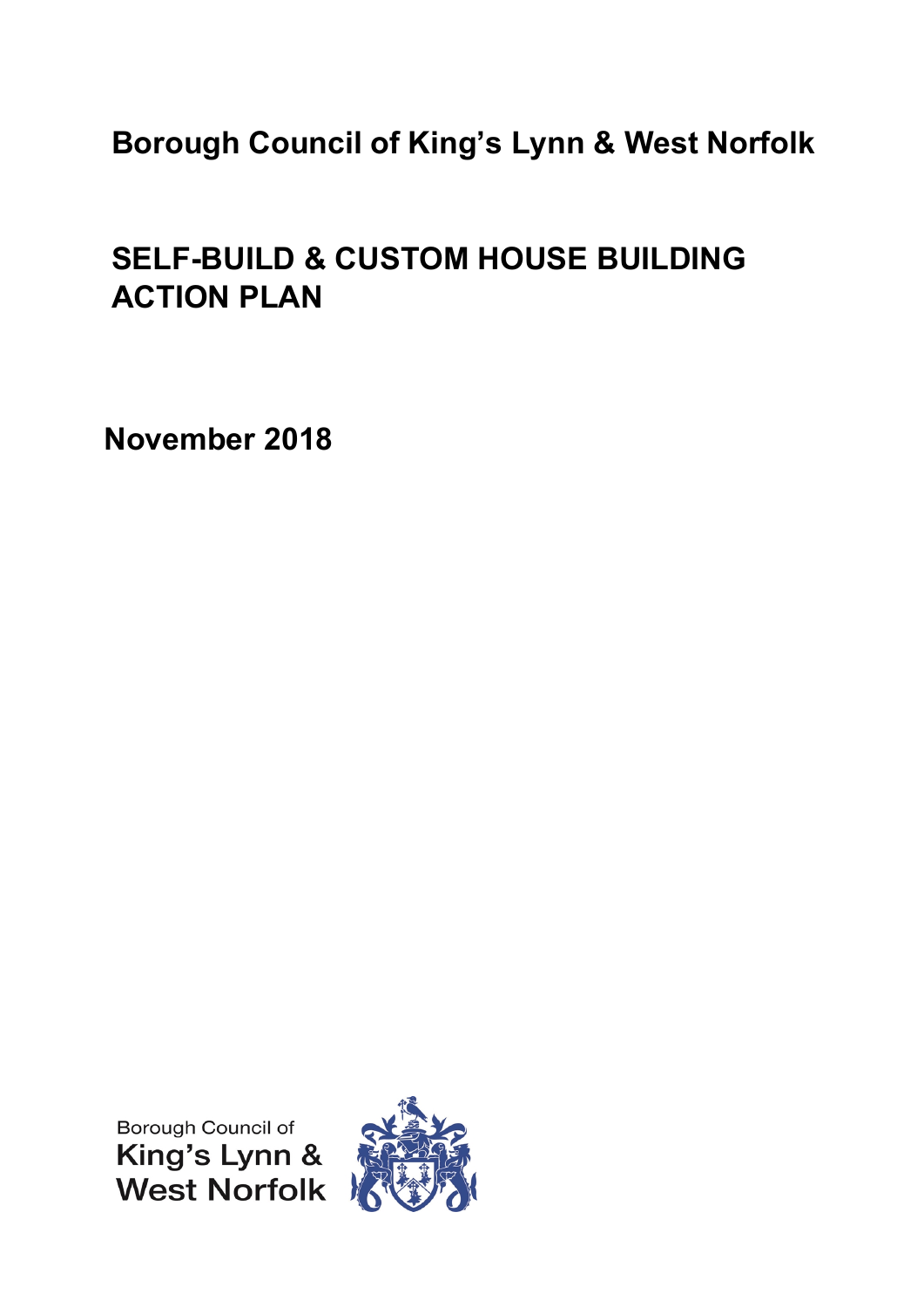This marks the first document where the Borough Council has set out both its responsibilities and ambitions for self-build and custom house building in the Borough.

Self-build and custom house building has recently received increasing Government attention in the face of meeting the need for housing in the UK.

This action plan sets the background as to why self-build and custom house building has gained increasing focus from Government, which has translated into national legislation, policy, regulations and guidance. This document marks the first corporate action plan that comprehensively covers this issue.

It explains emerging local policies, strategies and development in the Borough, as well as the latest evidence the Council has regarding the local demand for self and custom build housing.

The Council recognises that self and custom house building developed in the Borough offers an important potential route to home ownership and contributes towards housing delivery. This action plan marks the first step in the Council in:

*'Positively influencing or helping to secure development opportunities where it can support individuals or organisations in our local communities to deliver high quality self-build or custom house building to meet demand in the Borough.'*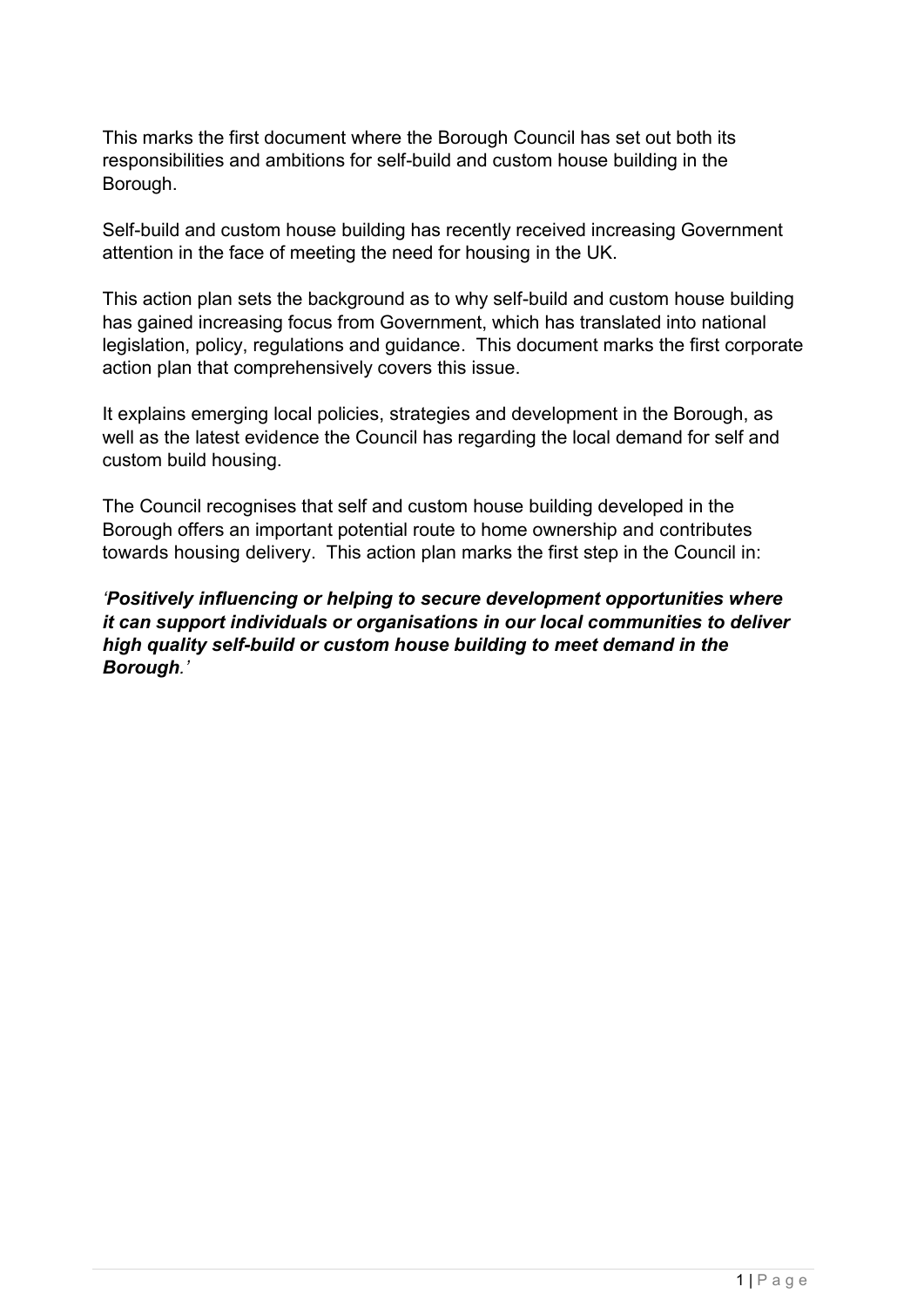**CONTENTS**

| 1.0 | <b>INTRODUCTION</b>                                                                                                                          | Page 1  |
|-----|----------------------------------------------------------------------------------------------------------------------------------------------|---------|
| 2.0 | <b>BACKGROUND</b>                                                                                                                            | Page 2  |
| 3.0 | <b>WHAT IS SELF-BUILD &amp; CUSTOM HOUSE BUILDING?</b>                                                                                       | Page 6  |
| 4.0 | <b>WHAT ARE THE COUNCIL'S RESPONSIBILITIES FOR</b><br><b>SELF-BUILD AND CUSTOM HOUSE BUILDING?</b>                                           | Page 8  |
| 5.0 | WHAT HAS THE COUNCIL DONE TO SECURE<br><b>SELF-BUILD AND CUSTOM HOUSE BUILDING TO</b><br>DATE? AND WHAT IS PLANNED FOR THE<br><b>FUTURE?</b> | Page 11 |
| 6.0 | <b>LOCAL SELF-BUILD AND CUSTOM HOUSE BUILDING</b><br><b>DEMAND IN WEST NORFOLK</b>                                                           | Page 16 |
| 7.0 | THE COUNCIL'S SELF-BUILD AND CUSTOM HOUSE<br><b>BUILDING ACTION PLAN</b>                                                                     | Page 17 |
| 8.0 | <b>MONITORING &amp; REVIEW</b>                                                                                                               | Page 23 |
| 9.0 | <b>LIST OF ACTIONS</b>                                                                                                                       | Page 24 |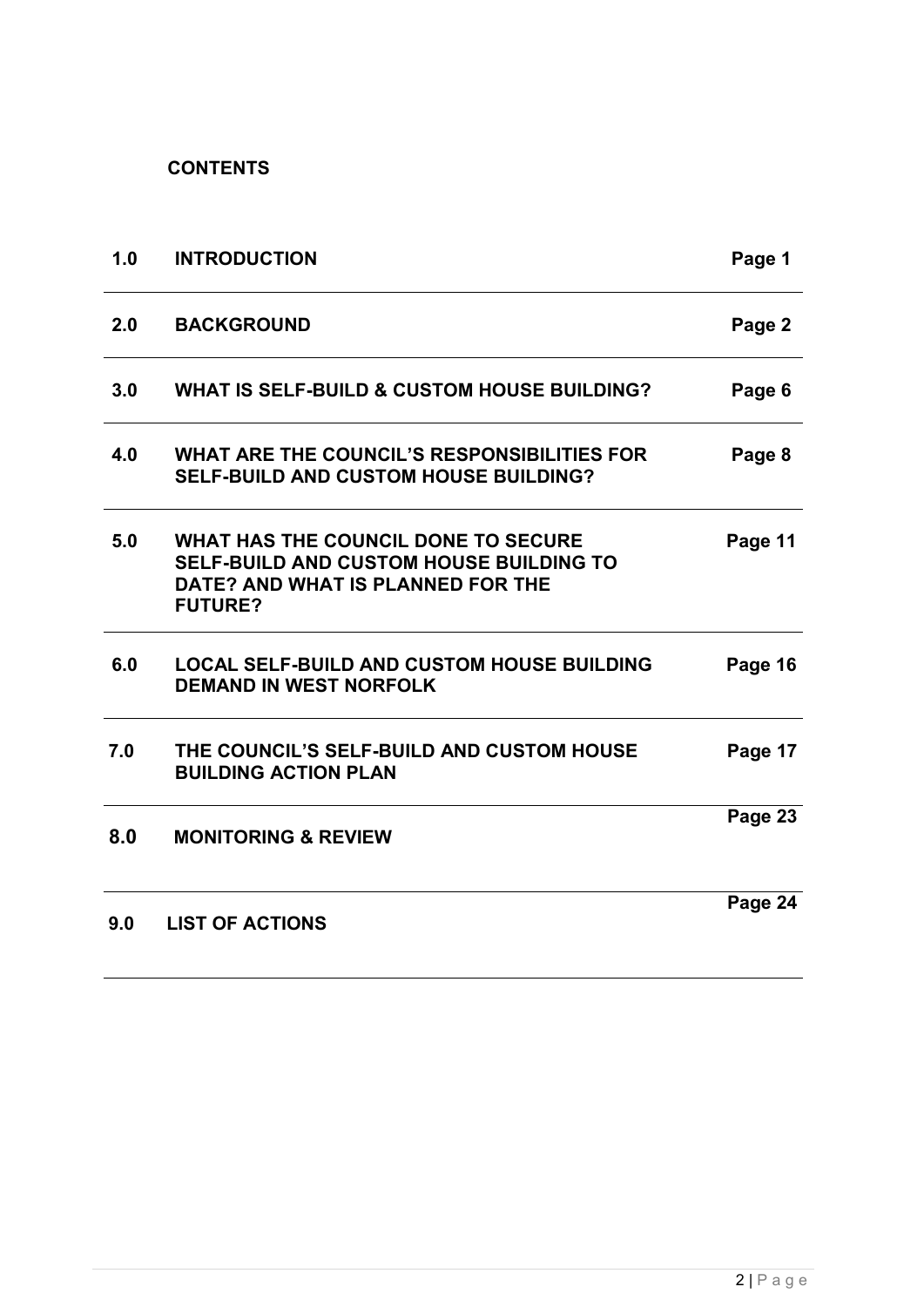## **1.0 INTRODUCTION**

## **The Purpose and Role of Borough Council of King's Lynn & West Norfolk Self-Build & Custom House Building Action Plan**

- 1.1 The purpose of this action plan is to set out the Council's own responsibilities and wider ambitions in respect to self-build and custom house building in the Borough.
- 1.2 The delivery of self and custom house building in the Borough is not the sole responsibility of the Council, it in fact relies heavily on those wishing to and having the means to build houses themselves, organisations who would like to facilitate or deliver self-build plots or build custom built houses and interested landowners and developers promoting sites for such products. Given this context, the Council aims to: *'positively influence or help secure development opportunities where we can support individuals or organisations in our local communities to deliver high quality self-build or custom house building to meet demand in the Borough'.*
- 1.3 This document sets out the Council's proposed actions to directly meet its own responsibilities to help deliver quality self-build and custom house building in the Borough to meet local demand. It also sets out the Council's wider ambitions, where we want to work with customers and partners to influence and help deliver such high-quality housing products.
- 1.4 This action plan will need to be reviewed and updated as and when necessary. This is the Council's first comprehensive action plan focused on this issue. The Council also recognise that this sector in many respects is in its infancy in the UK, and with increasing experience in the Borough, it is important that lessons are learnt and reflected in future action plans.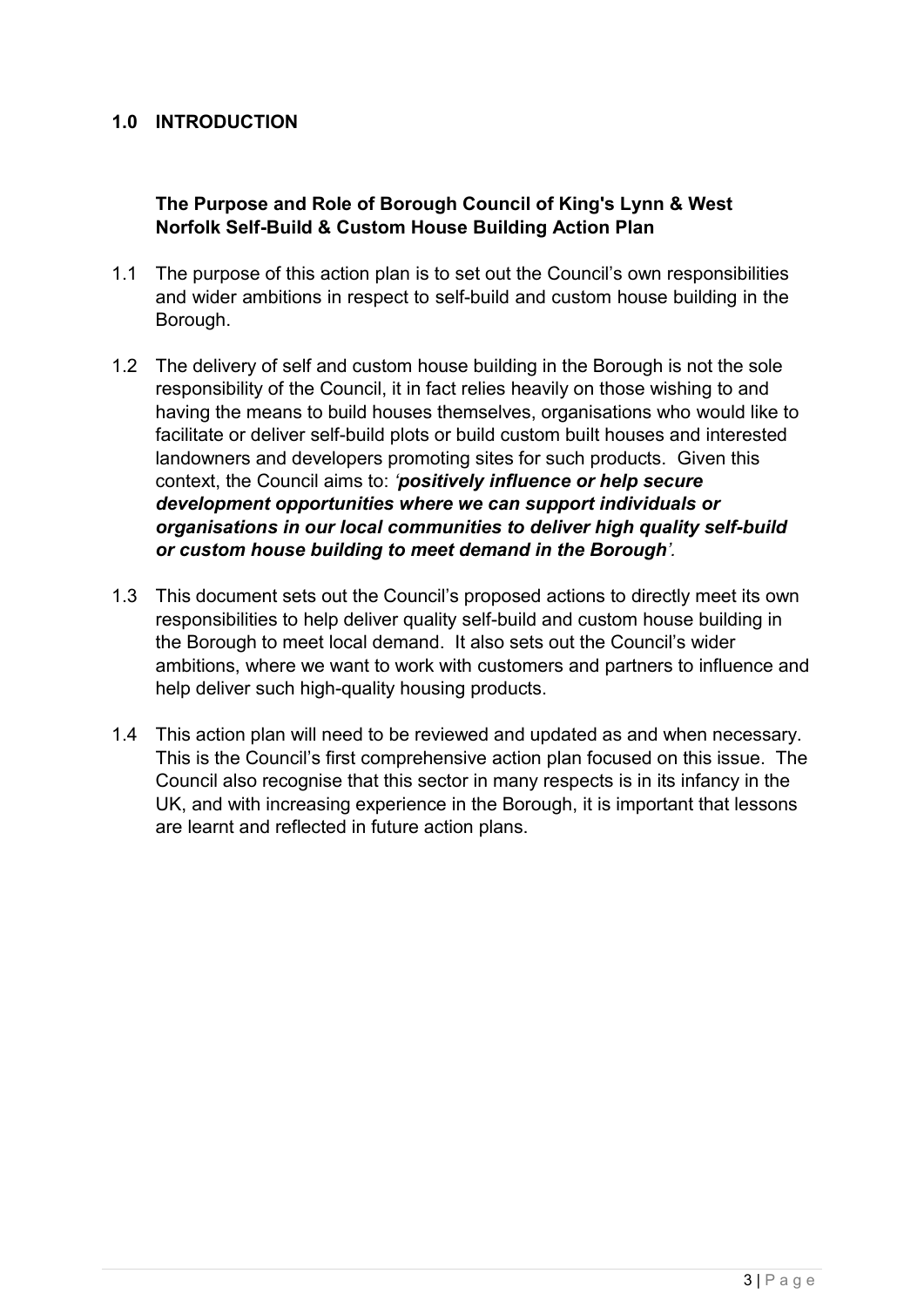## **2.0 BACKGROUND**

## **Self-Build & Custom House-Building Gaining Increasing Focus from Government**

- 2.1 Back in November 2011 the Government published 'Laying the Foundations: A Housing Strategy for England'.<sup>1</sup> This national strategy supported many proposals that had been set out in an industry-led Government Working Group Action Plan promoting self-build housing, produced in July earlier that year.<sup>2</sup> Within the strategy the Government explained how it was intent on doing more than ever to support individuals and communities taking the initiative to build their own homes, which in turn is considered beneficial to the national economy. However, the Government saw that there was a huge untapped potential for custom-built homes, especially when making international comparisons. The Government pledged to enable this housing sector to become mainstream, and to double the number of self and custom-built homes over the next decade. The Government recognised that there were also challenges to self-build and custom house-building, as well as limited information regarding this housing sector.
- 2.2 In the 2014 March Budget, the Government announced that it would consult on a new 'Right to Build' giving prospective custom builders a right to a plot of land from their local council, and established several vanguards to test the practicalities of operating such a 'Right' across England. In addition, in March 2014 the Government announced that all new developments by individuals extending or building their own home would be exempt from the Community Infrastructure Levy (CIL). CIL is a planning charge, introduced by the Planning Act 2008 as a tool for local authorities to help deliver infrastructure to support the development of their area. The Housing White Paper in February 2017, which this document mentions later, continues this exemption commitment.
- 2.3 In October 2014, the Government produced 'Right to Build: Supporting Custom and Self Build',<sup>3</sup> a consultation document, in which it explained how it intended to further empower aspiring self-builders to build their own home in their local area by bringing legislation through the next Parliament, as well as taking into consideration the experiences from the vanguards and the outcome of the consultation.<sup>4</sup> This led to the Self-build and Custom Housebuilding Act (2015).

<sup>&</sup>lt;sup>1</sup> HM Government (November 2011) 'Laying the Foundations: A Housing Strategy for England'.

<sup>&</sup>lt;sup>2</sup> Self-Build Government Industry Working Group (July 2011) 'An Action Plan to promote the growth of self-build housing'.

 $3$  Department for Communities and Local Government (October 2014) 'Right to Build: Supporting Custom and Self Build'.

DCLG (March 2015) 'Right to Build: Supporting Custom and Self Build Government response to consultation'.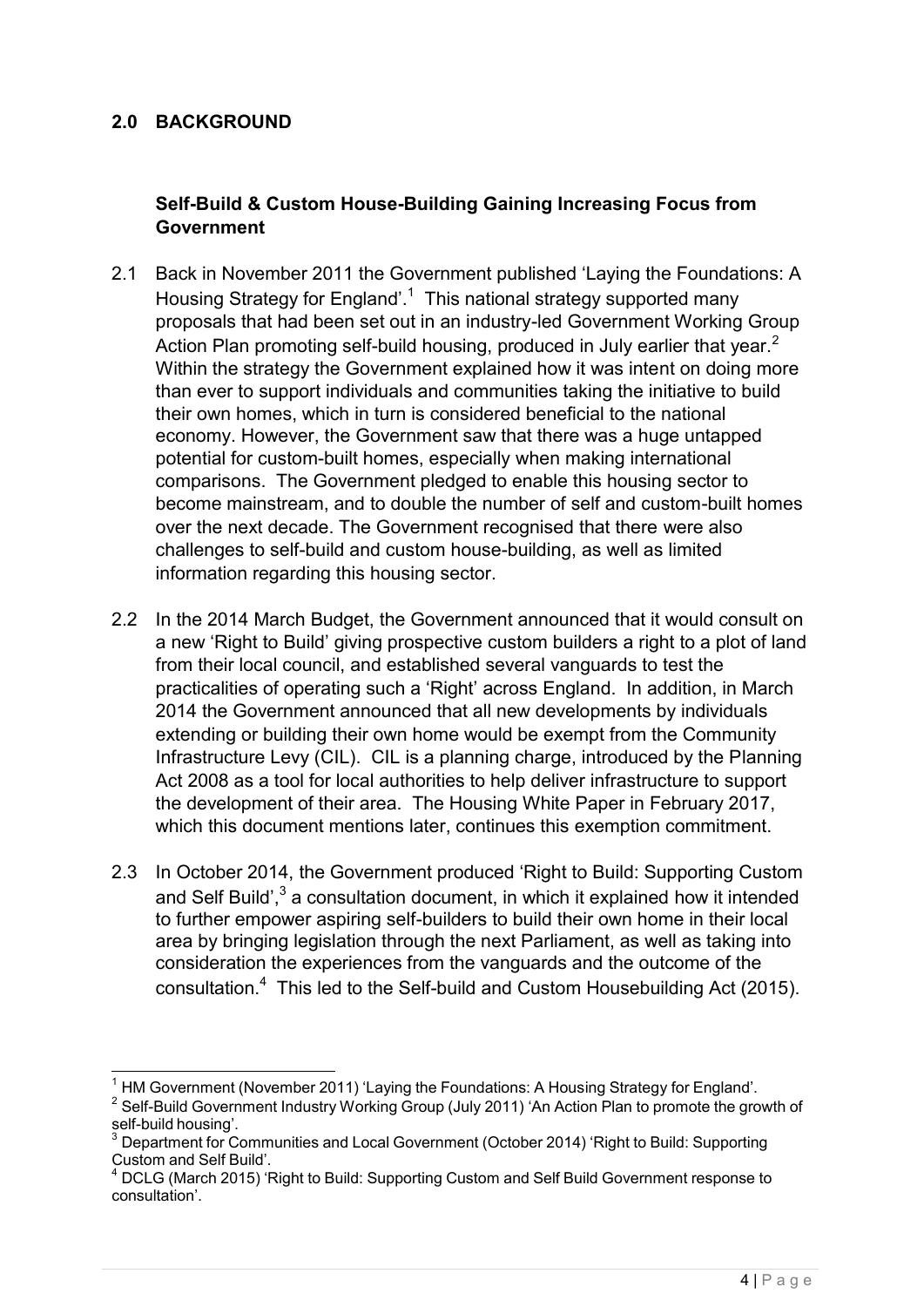2.4 Since this time, several pieces of Government legislation, regulations, policy and guidance have come into force that have placed certain responsibilities on Councils. However, before this document explains these, it is firstly important to define what self-build and custom house building is.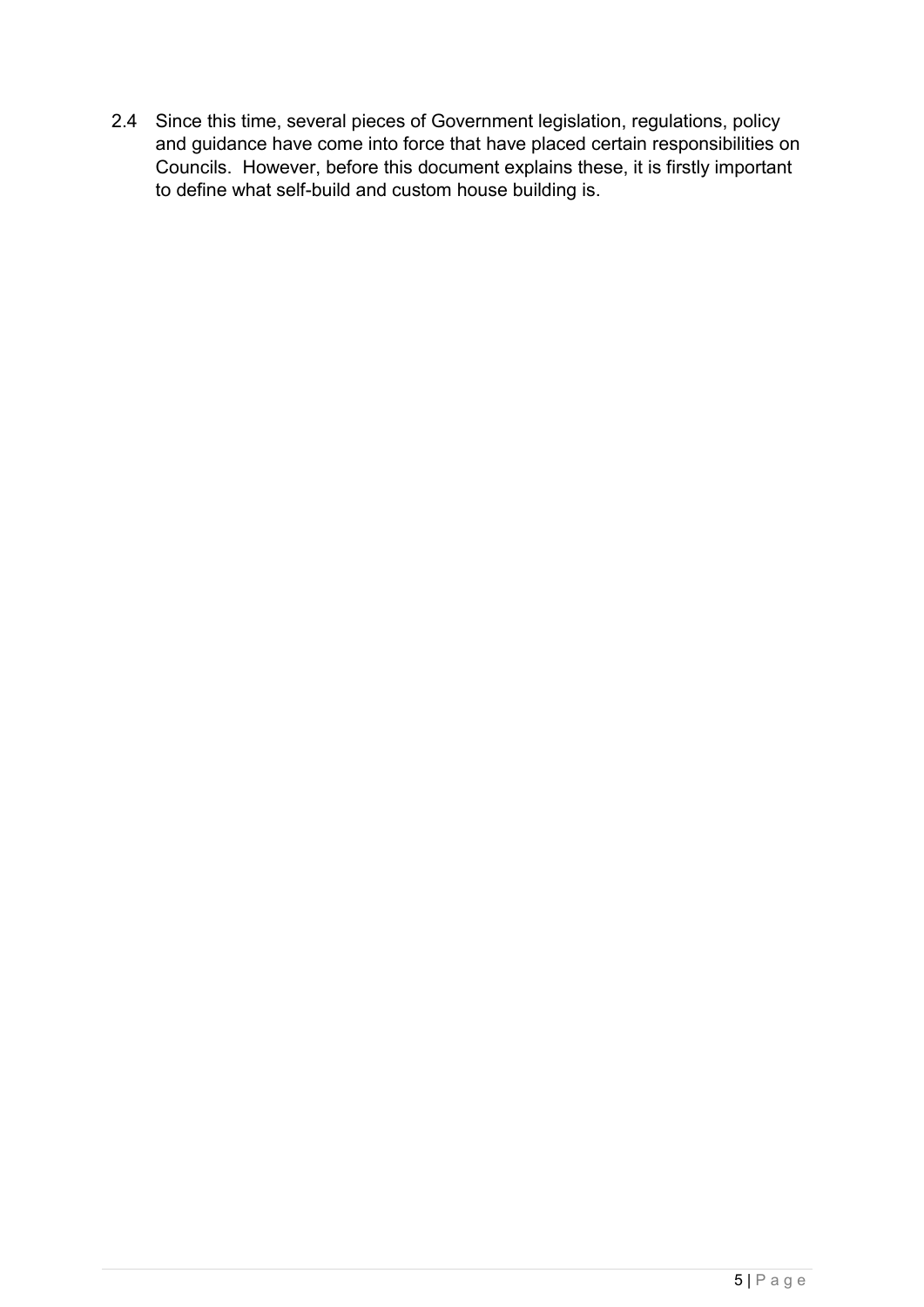## **3.0 WHAT IS SELF-BUILD & CUSTOM HOUSE BUILDING?**

3.1 The Self-build and Custom Housebuilding Act 2015 (as amended by the Housing and Planning Act 2016) provides a legal definition of self-build and custom house building:

*'Self-build and custom housebuilding means the building or completion by –*

- *a) individuals,*
- *b) associations of individuals, or*

*c) persons working with or for individuals or associations of individuals, of houses to be occupied by those individuals.*

*But it does not include the building of a house on a plot acquired from a person who builds the house wholly or mainly to plans or specifications decided or offered by that person.'*

3.2 Whilst legally self-build and custom house building share the above definition, custom build is commonly regarded as where an individual, commissions a specialist developer to deliver their own home. Whereas, self-build is where the individual is more directly involved in organising or constructing his or her own home. Both routes require more significant input into the design of their home than other forms of housing.

## **Forms of Self-Build and Custom House Building**

- 3.3 Currently there are a variety of ways self-built homes and custom house building are being delivered. Firstly, there are different approaches to the process, some self-builders take forward projects alone, others work in groups. Secondly, the level of self-build can vary, ranging from self-builders carrying out the whole of the construction to custom builders who hire a contractor to carry out the construction through to completion.
- 3.4 In considering whether a home is a self-built or custom-built home, the Council must be satisfied that the initial owner of the home will have the primary input into its final design and layout.
- 3.5 Some of the typical approaches to self-build or custom home building are outlined briefly in Figure 1 on the next page. However, it should be highlighted that the housing products listed below are not exhaustive. With this being an emerging sector, it is highly likely that new self-build and custom house building housing products will rapidly change over time.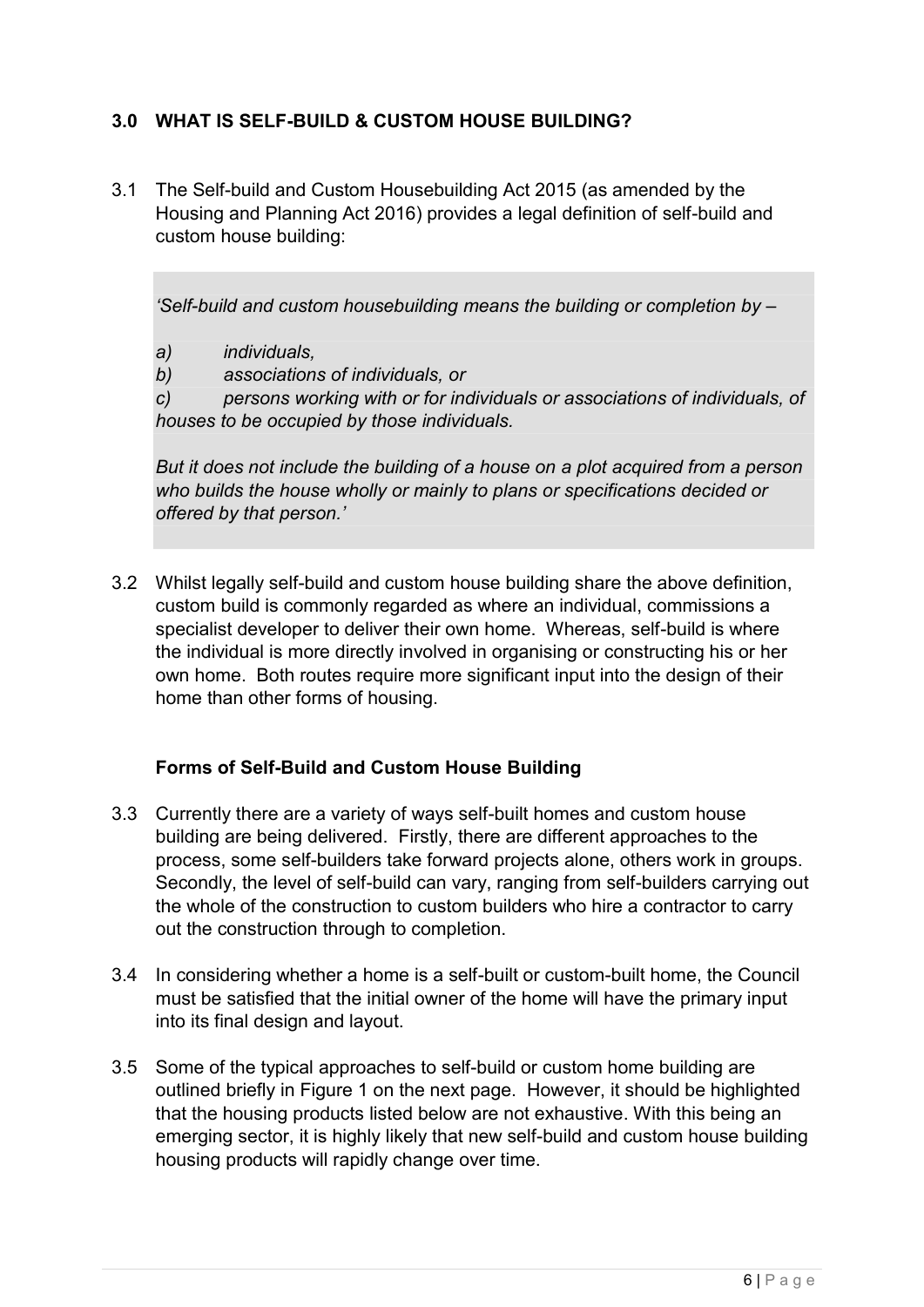## **Figure 1. Examples of Self-Build & Custom House Building Products**

## **Contractor Built One-off Home**

The owner manages the design process including finding the land, hiring an appropriate consultant, and securing planning [permission](https://www.bedford.gov.uk/environment_and_planning/planning_town_and_country/do_i_need_planning_permission.aspx) and building [regulations](https://www.bedford.gov.uk/environment_and_planning/building_control/what_application_should_i_use.aspx) [approval.](https://www.bedford.gov.uk/environment_and_planning/building_control/what_application_should_i_use.aspx) Often the owner either hires a main contractor to do all the construction work; or they themselves project-manage the construction phase and hire various sub-contractors to do the work. The owner might also undertake some of the simpler tasks, such as decorating, themselves.

## **Self-Built One-off Home**

The owner follows a similar route to above method except that they then undertake virtually all the construction work themselves. This is popular with people who want to take 'hands on' approach and who may already have experience of building.

## **Kit or Package Home**

The owner finds the plot of land and then works with a kit home company to finalise design. The kit company then supply and erect the house. Sometimes the owner has a watertight shell built and then carries the fitting out work themselves.

#### **Developer Built One-off Home**

Here the owner finds a developer with a site and a design that meets their requirements, and the developer then builds it for them.

## **Supported Community Self build**

This is where a group of people come together to share their skills and build a number of houses collectively. The group will normally all work on everyone's house until completion. Often these schemes include training to boost the participants' knowledge of building. Some community groups form themselves and some are coordinated by housing associations or other agencies.

#### **Independent Community Collaboration**

Here a group is formed to acquire a larger site that is split into individual plots. They then organise the design and construction of their own home, sometimes collaborating with others to, for example, order materials in bulk.

#### **Developer/Contractor led Group Project**

A developer/contractor finds a suitable site then seeks a number of self-build clients and builds the homes to their specification under contract. Often the developer provides an option to just build a watertight shell, so the owner can 'self-finish'. An alternative arrangement is for the developer to offer serviced plots which are sold 'off plan' with a design and build contract.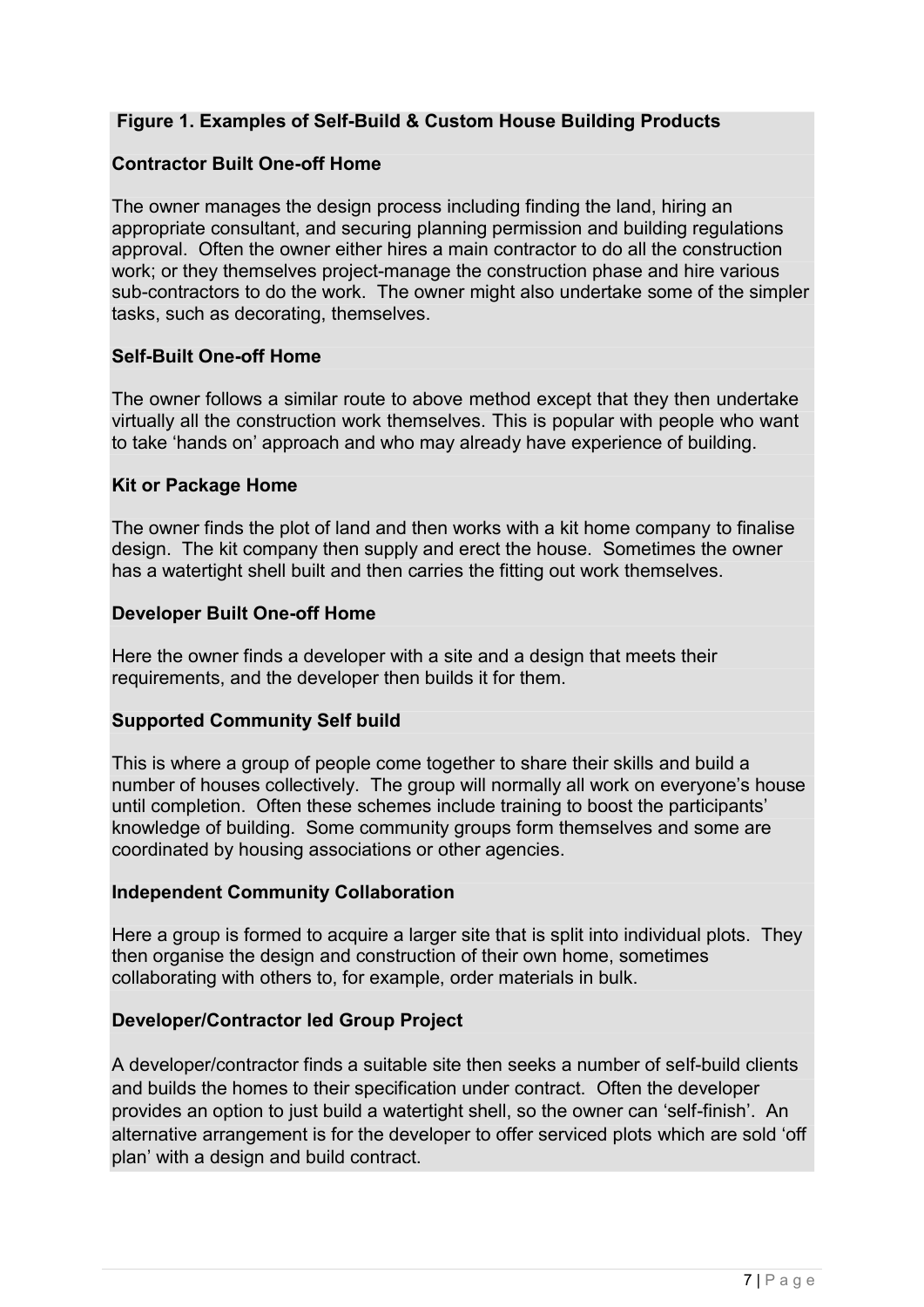## **4.0 WHAT ARE THE COUNCIL'S RESPONSIBILITIES FOR SELF-BUILD & CUSTOM HOUSE BUILDING?**

4.1 In the light of national legislation, regulations, policy and guidance the following paragraphs explain what responsibilities Councils have in respect of self-build and custom build homes.

## **National Legislation**

4.2 The Self-build and Custom Housebuilding Act 2015 (as amended by the Housing and Planning Act 2016) placed a duty that (by 1st April 2016) all local authorities should keep a register of individuals and associations of individuals who are seeking to acquire plots of land for self and custom build housing in the local authority's area (to build houses for those individuals to occupy as homes).

## **National Regulations**

4.3 The relevant regulations, The Self and Custom Housebuilding Regulations 2016 and The Self and Custom Housebuilding (Time for Compliance and Fees) Regulations 2016, allowed authorities to introduce a 'local connection test' and charge applicants a fee to be on the register.

## **'Fixing our Broken Housing Market' Housing White Paper**

4.4 In February 2017, the Government published a Housing White Paper entitled 'Fixing our broken housing market'<sup>5</sup> which set out the Government's plans to reform the housing market and boost the supply of new homes in England. Whilst wide ranging in nature, one of its main aims was to diversify the construction sector through supporting custom house building. It also reaffirmed its commitment to support custom-build homes with greater access to land and finance and giving people more choice over the design of their home. Finally, it also commented that *'If we do not believe local authorities are taking sufficient action to promote opportunities for self and custom housebuilding, we will consider taking further action including possible changes to legislation.'*

 $5$  MHCLG ( $7<sup>th</sup>$  February 2017) 'Fixing our broken housing market'.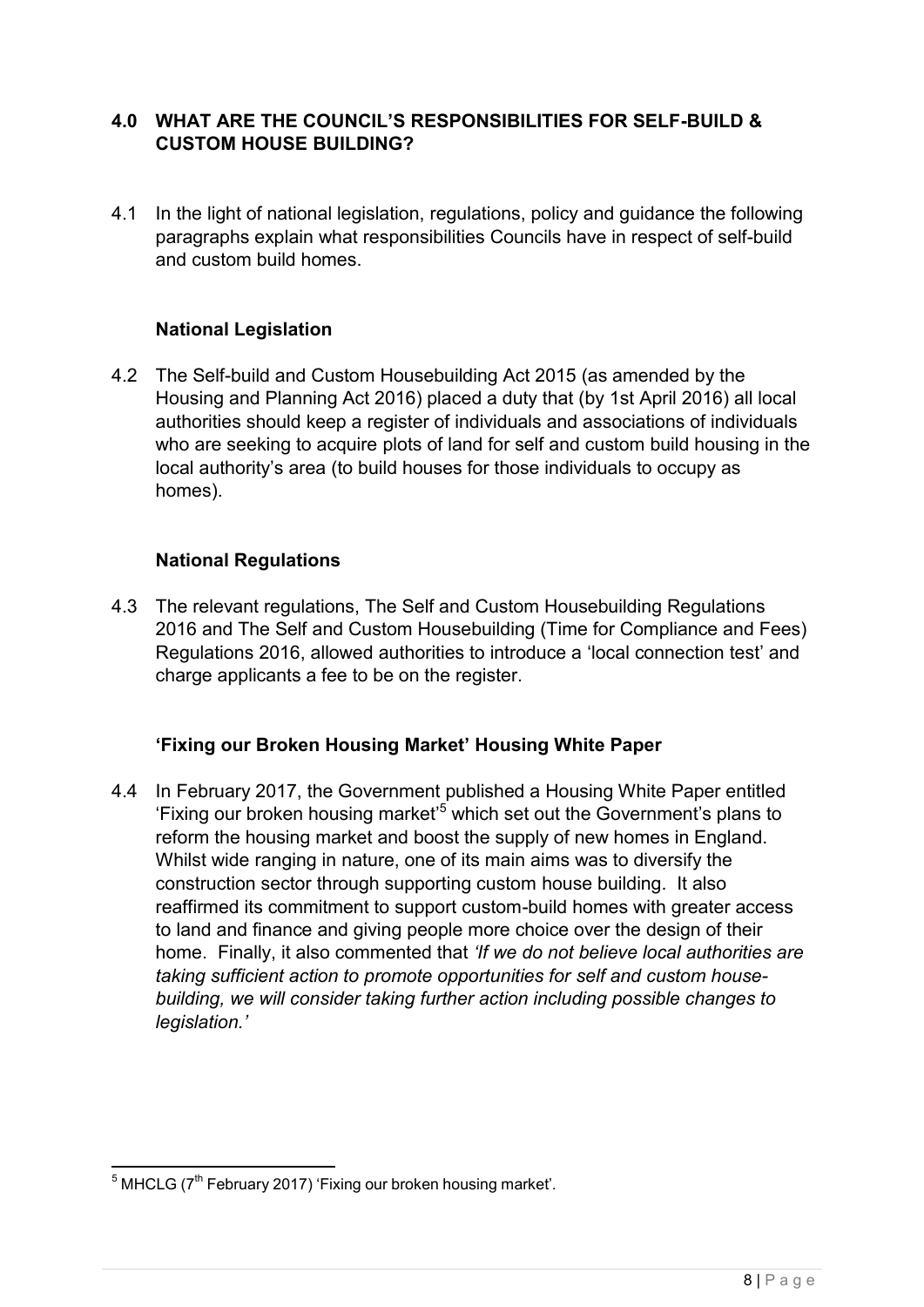## **National Planning Policy Framework (NPPF)**

- 4.5 In July 2018, the Government published the National Planning Policy Framework, which sets out national planning policy. Under the section entitled *'Delivering a sufficient supply of homes'*, the Government makes it clear that to boost supply, it is important that a sufficient amount and variety of land can come forward where it is needed, and that the needs of groups with specific housing requirements are addressed and that land with permission is developed without unnecessary delay. Furthermore, the size, type and tenure of housing needed for different groups in the community should be assessed and reflected in planning policies '*including, but not limited to, those who require affordable housing, families with children, older people, students, people with disabilities, service families, travellers, people who rent their homes and people wishing to commission or build their own homes'.*
- 4.6 The footnote to this paragraph reminded authorities that they are required to keep a register of those seeking to acquire serviced plots in the area for their own self-build and custom housebuilding. They are also subject to duties to 'have regard' to this and to give enough suitable development permissions to meet the identified demand.
- 4.7 The footnote also explained that self and custom-build properties could provide market or affordable housing. This is reinforced in the glossary of NPPF - '*Selfbuild and custom-build housing: as housing built by an individual, a group of individuals, or persons working with or for them, to be occupied by that individual. Such housing can be either market or affordable housing.'*
- 4.8 Furthermore, importantly the NPPF now requires on applications of 10 homes of more that at least 10% of the homes are available for affordable home ownership. However, there are exemptions, one of which is where 100% of the site is proposed for people wishing to build or commission their own homes.

# **National Planning Policy Guidance (NPPG)**

4.9 It is envisaged that National Planning Policy Guidance (NPPG), which provided guidance on policy in the previous NPPF, will be updated to reflect the recent changes to the new NPPF in terms of local housing need. However, it is helpful to highlight that the NPPG that supported the previous NPPF advised that authorities, when assessing the housing and economic development needs of their area, can supplement data from their register with secondary data sources to obtain a robust assessment of demand for this type of housing in their area. Examples of secondary data sources listed in the guidance include building plot search websites, 'Need-a-Plot' information available from the Self Build Portal; and enquiries for building plots from local estate agents and local planning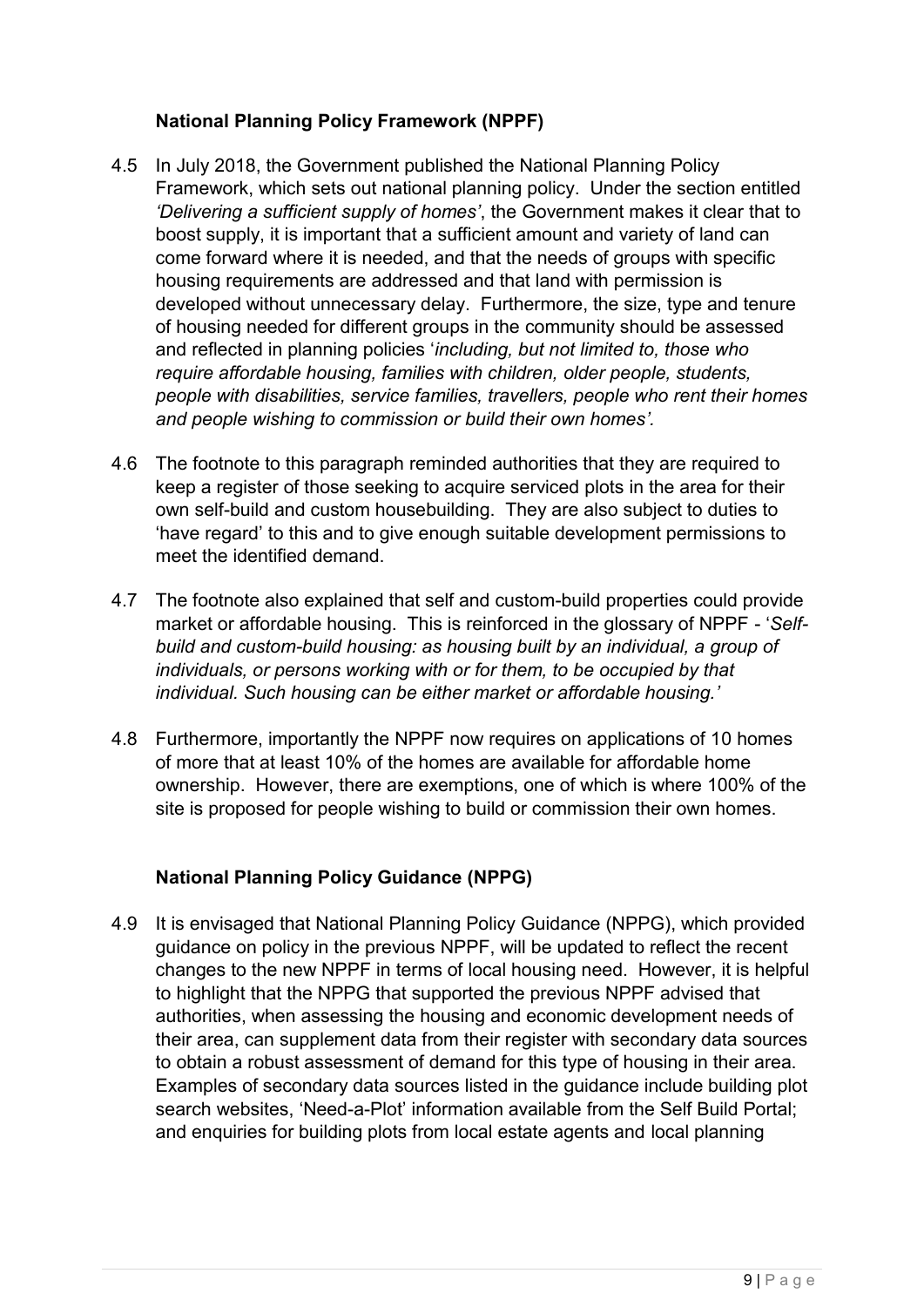authorities.<sup>6</sup> It also provided guidance on matters such as administering the self-build and custom house building registers, the duties (i.e. giving suitable permissions) and where exemptions to such duties apply.

4.10 The following sections will look at the local policy context and local evidence of demand for self-build and custom house building in the Borough from the register.

<sup>&</sup>lt;sup>6</sup> National Planning Policy Guidance [https://www.gov.uk/guidance/housing-and-economic](https://www.gov.uk/guidance/housing-and-economic-development-needs-assessments)[development-needs-assessments](https://www.gov.uk/guidance/housing-and-economic-development-needs-assessments) Paragraph: 021 Reference ID: 2a-021-20160401 Revision date: 01 04 2016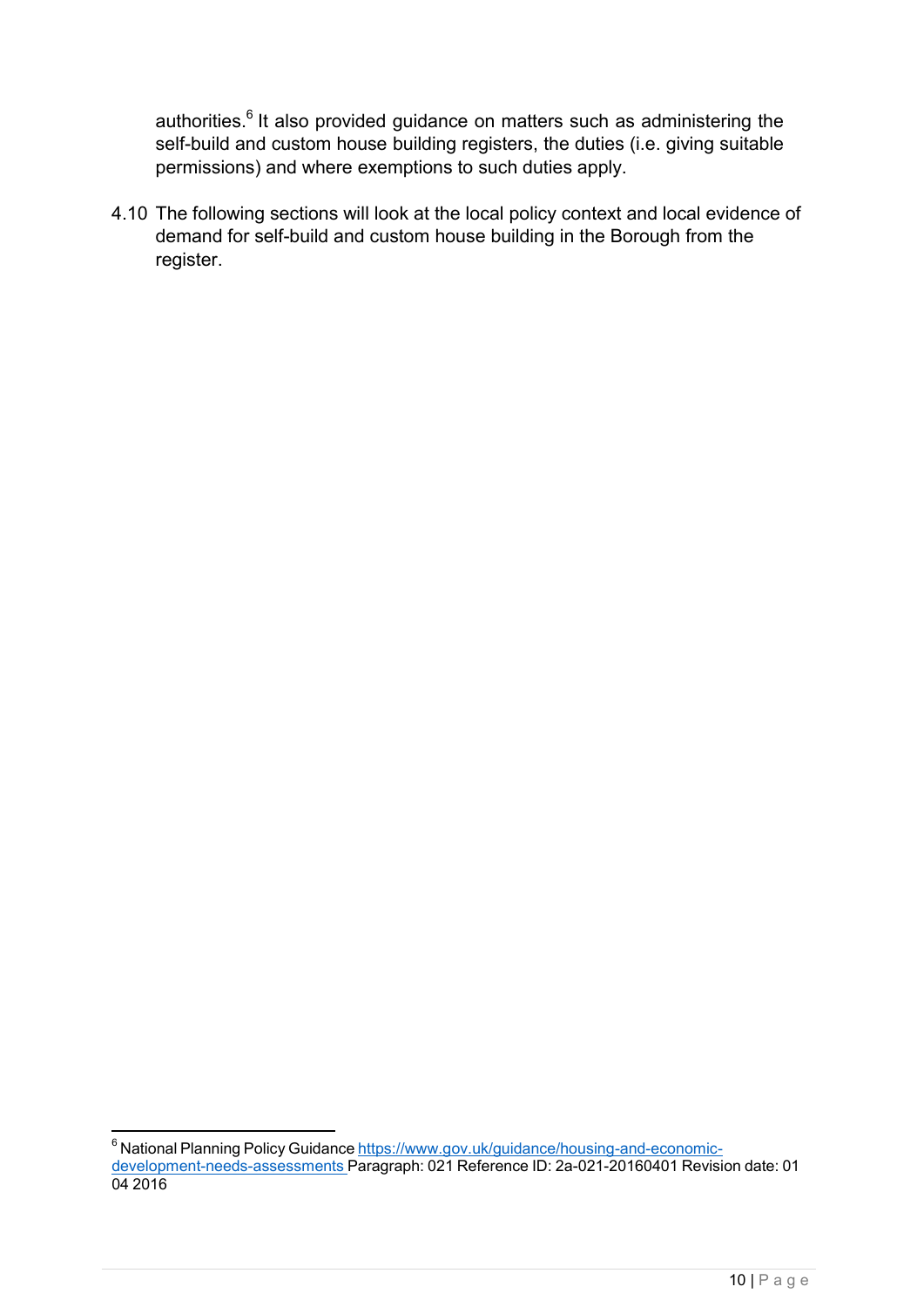## **5.0 WHAT HAS THE COUNCIL DONE TO SECURE SELF-BUILD AND CUSTOM HOUSE BUILDING TO DATE? AND WHAT IS PLANNED FOR THE FUTURE?**

5.1 The borough council has already put strategies and plans to facilitate selfbuild and custom house building in place. These are detailed in the following paragraphs; however, the situation is evolving to reflect more recent Government legislation, regulations, policy and guidance. This coincides with the review of the Local Plan.

#### **Corporate Business Plan**

- 5.2 This corporate strategy sets out the broad framework for the borough council over a four year period (2015/2016 – 2019/2020). The top priority within this is to drive local economic and housing growth. The borough council has committed to supporting new and existing businesses to help them thrive and ensure that housing growth targets are met.
- 5.3 The focus is on providing the support that businesses need to start up or relocate here and successfully develop. Businesses need to attract employees with appropriate skills and housing for them to live in. This is why the borough council is driving forward with housing growth that will help ensure local people can access housing that meets their needs. This includes those who aspire to build or commission the construction of their own home.

## **Adopted Local Plan**

5.4 The adopted Local Plan sets out policies that guide future development in King's Lynn & West Norfolk. It is used to help determine planning applications. In the context of self-build and custom house building, it is important to understand that existing local planning policies were developed and adopted as part of the Local Plan, prior to the recent Government legislation. The current Local Plan is presented in two parts; the Core Strategy (2011), and the Site Allocations and Development Management Policies Plan (2016).

#### **Adopted Local Plan: Part 1 - Core Strategy**

5.5 The Core Strategy was adopted in July 2016; it provides strategic level guidance as to growth and significant issues across the Borough in the period to 2026. It is the main document setting out the long term strategy, including the vision and objectives for the borough, and broad policies that will steer and shape new development.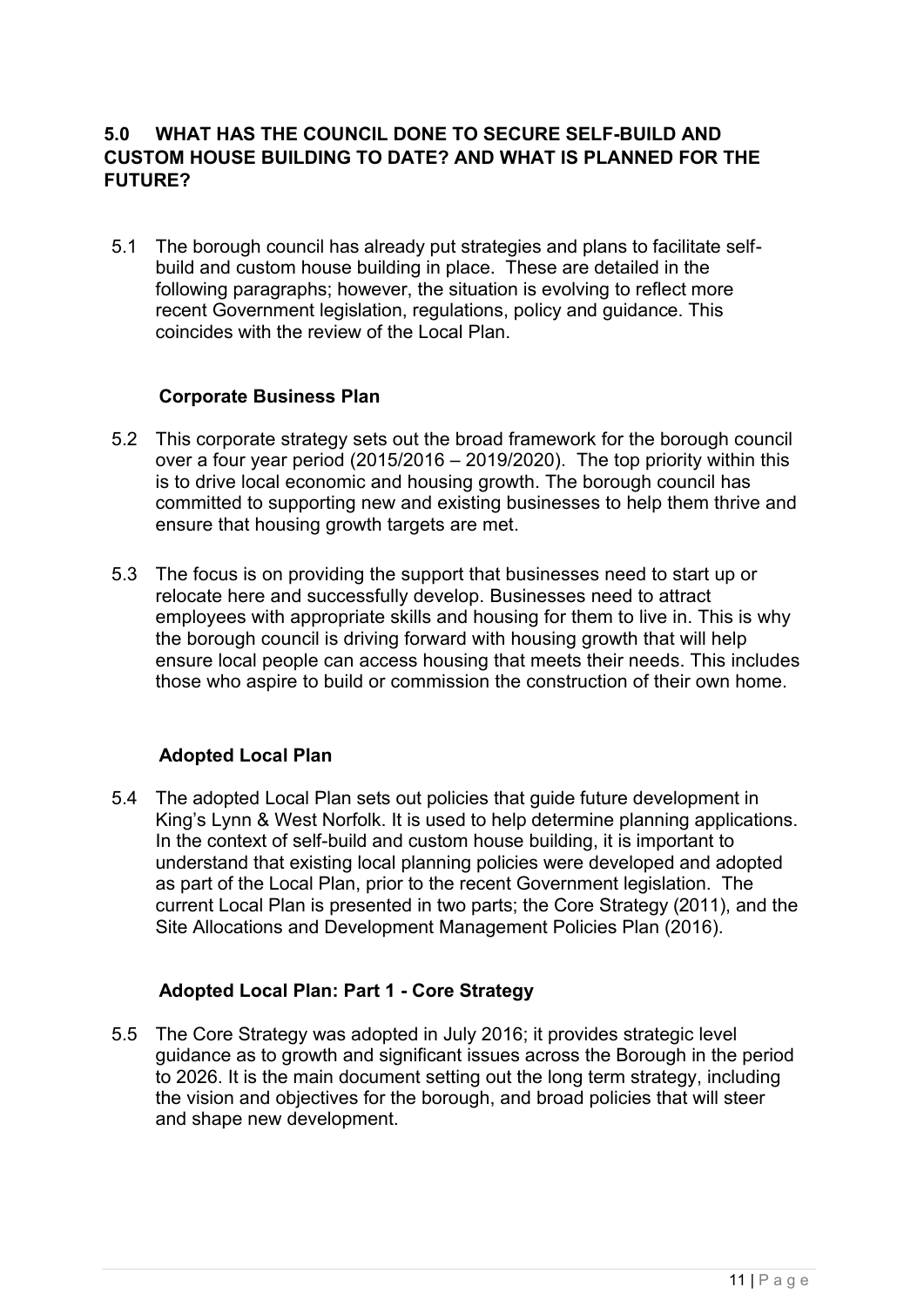- 5.6 Core Strategy Policy CS01sets out the spatial strategy for the borough and identifies sustainable development locations in accordance with the settlement hierarchy, as set out in Policy CS02.
- 5.7 Policy CS09 Housing Distribution identifies the minimum number of dwellings to provide over the plan period and the method for distribution, which again is in line with CS02. CS09 also discusses housing type, size and tenure which should be provided. Stating that the most up to date strategic housing market assessment should be taken into consideration. The last published strategic housing market assessment is a 2014 update. This is due to be updated shortly as part of the evidence base for the Local Plan review .CS09 continues and addresses affordable housing in term of the percentage sought, thresholds, viability and the mix of tenure. This reflects the identified affordable housing needs of the local population.

#### **Adopted Local Plan: Part 2 – Site Allocations and Development Management Policies**

- 5.8 The Site Allocations and Development Management Policies Plan was adopted in September 2016. This gives effect to and compliments the Core Strategy. This is done so through the provision of land use allocations for land uses including residential housing and economic land to meet aspirations of the Core Strategy. It also provides a series of detailed development management policies which will assist in guiding development through the application determination process.
- 5.9 92 residential housing sites are allocated and these have the potential to provide at least 6,294 dwellings. To date approximately 80% of these sites have come forward with some form of a planning proposal. Indeed a number are being built out currently and some have already been completed.

#### **Local Plan Review**

- 5.10 The borough council is committed to a review of its Local Plan. This is to reflect emerging housing and employment needs through to 2036. A further 10 years into the future compared to the current plan period. This is set out within Policy DM2A – Early review of Local Plan, contained within the Site Allocations and Development Management Policies Plan.
- 5.11 This new Local Plan, once adopted will fully supersede both parts of the adopted Local Plan. A call for sites and policy suggestions consultation was carried out in November 2016, in accordance with Policy DM2A. The new plan is currently at a draft stage, with a consultation on a draft version currently anticipated to take place in early 2019. This broadly in-line with the latest Local Development Scheme (LDS).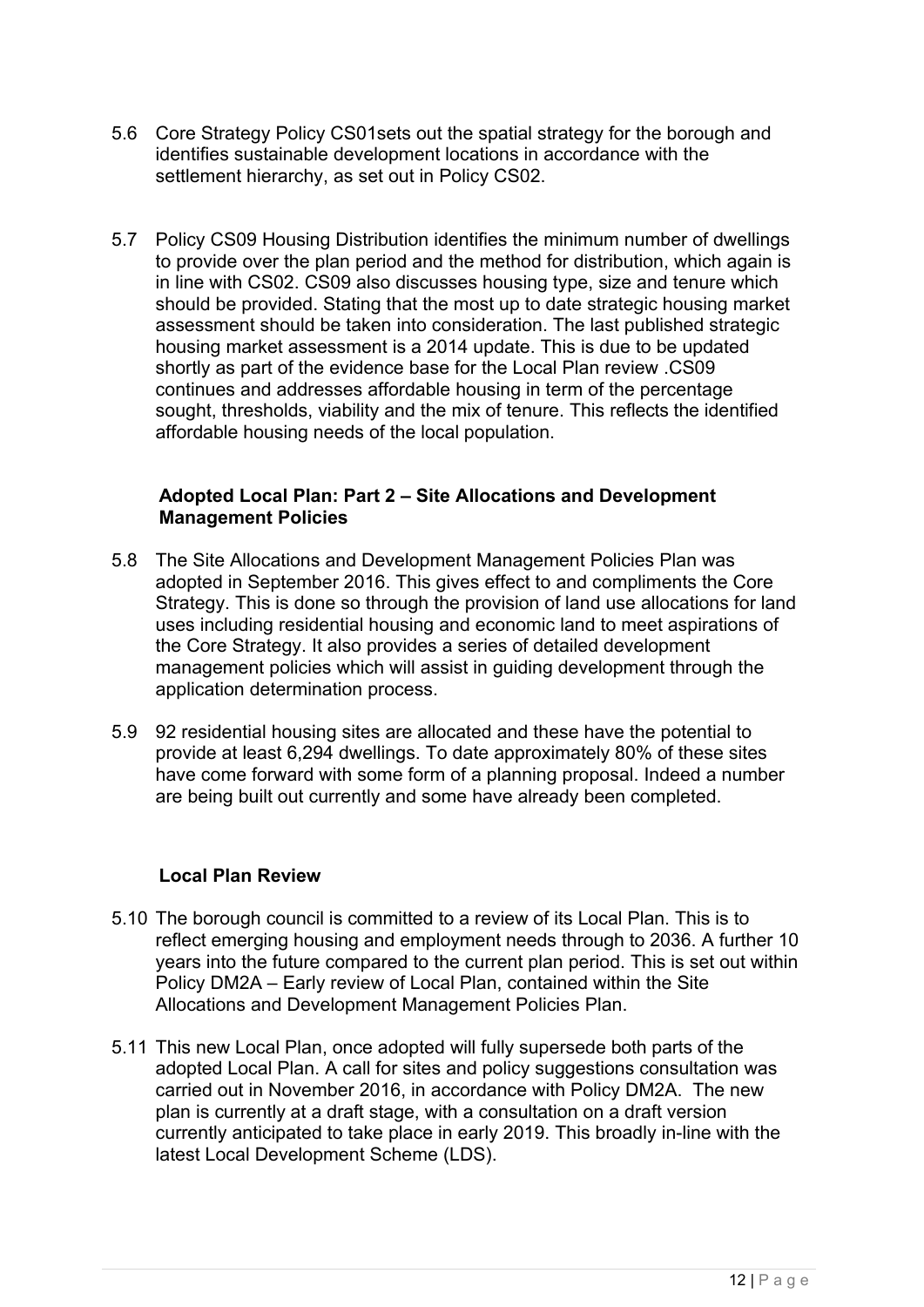## **Emerging Local Plan: Draft Local Plan review**

- 5.12 The new draft plan will seek to create a policy environment which encourages custom and self-build opportunities. This will not only provide opportunities for those wishing to build or commission the build of their own home but also assists with the supply and the delivery of housing.
- 5.13 In the most recent financial years (2016/2017 & 2017/2018) approximately 50% of housing completions were on sites of  $1 - 4$  dwellings, with half of these being single plot sites. The majority of these single plots could be classed as Custom & Self Build. The completions of such sites have occurred throughout the borough from Burnham Market in north to Wretton in the south.
- 5.14 Analysis of the housing trajectory shows that aside form single plots, slightly larger developments ranging from 5 dwellings to 25 are starting to come forward and are being developed with a view to providing custom and selfbuild opportunities.
- 5.15 It is clear that smaller sites are providing opportunities for custom and selfbuild housing. To increase these opportunities the Local Plan review it will seek to provide settlements with a development boundary. This will enable windfall development to continue. It also looking to introduce a new policy which allows for small scale development to take place outside of development boundaries, in areas reasonably related to the relevant settlement.
- 5.16 This could allow for the sensitive infilling (either in full or part) of small gaps within an otherwise built-up frontage and potentially for the 'rounding off' of development boundaries. Clearly the development would need to be appropriate to the scale and character of the surroundings, and developing a gap which makes a positive contribution to the street scene will be resisted. Beyond this in exceptional circumstances small groups of dwellings may be considered appropriate where the development is of a particularly high quality and would provide significant benefits to the local community.
- 5.17 It is considered that such a flexible approach will seek to maximize the potential for custom and self-build opportunities. Greater weight could also be placed upon those applications which indicate the site is for custom and selfbuild, ensuring that some sites do actually come forward as custom and selfbuild.
- 5.18 One of the key opportunities of Custom and Self Build is to increase housing supply by creating more opportunities for people who are not just looking for housing but are looking to meet their housing requirements through this route. Indeed if new national policy requirements are to me met, the Council needs to ensure that identified need can be met. At the same time of creating additional opportunities for plots, a mechanism needs to be applied in order to ensure such plots are available explicitly for the Custom and Self-Build delivery route. If not there is danger the route will not be available for those wishing to build in this way, and that sites are used purely for speculative development or, are traded and do not come forward for development in a timely way.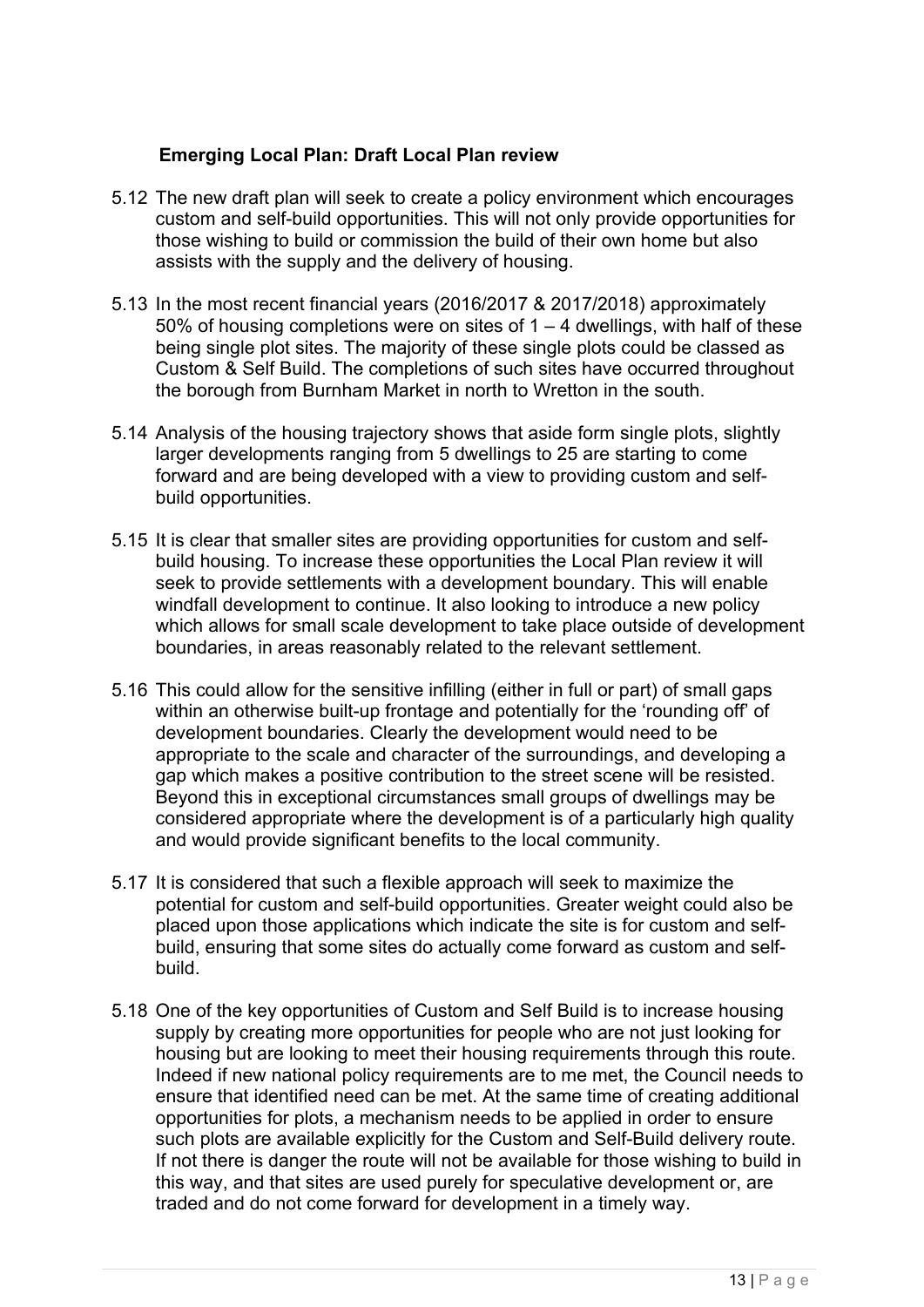**Action 1: The borough council through its Local Plan review will seek to develop a new policy which could boost the potential supply and delivery of custom and self-build opportunities on small sites. This will apply to areas outside of development boundaries but reasonably related to the settlement, be this infill or 'rounding off'.**

5.19 Aside from this specific policy there will also be general encouragement for sites which are seeking to come forward for custom and self-build purposes. It is considered that this is essential, and this would be the minimum approach hence we are seeking to go above and beyond this through the potential policy outlined above.

**Action 2: The borough council's Local Plan review will create a policy environment which supports and encourages custom and self-build opportunities. This will provide opportunities for those wishing to build or commission the build of their own home and will also assist with the supply and the delivery of housing.**

5.20 The borough council will also support those landowners / developers of sites allocated within the current Local Plan and in the future the Local Plan review who are seeking to bring forward and develop their site for custom and selfbuild purposes.

**Action 3: The borough council will support the land owners / developers of allocated sites within the current Local Plan and Local Plan review who wish to bring forward their site(s) for custom and self-build purposes.**

**Action 4: The borough council through future Local Plans, beyond the current review, will explore options for securing the development of custom and self-build housing on sites, large, medium and small**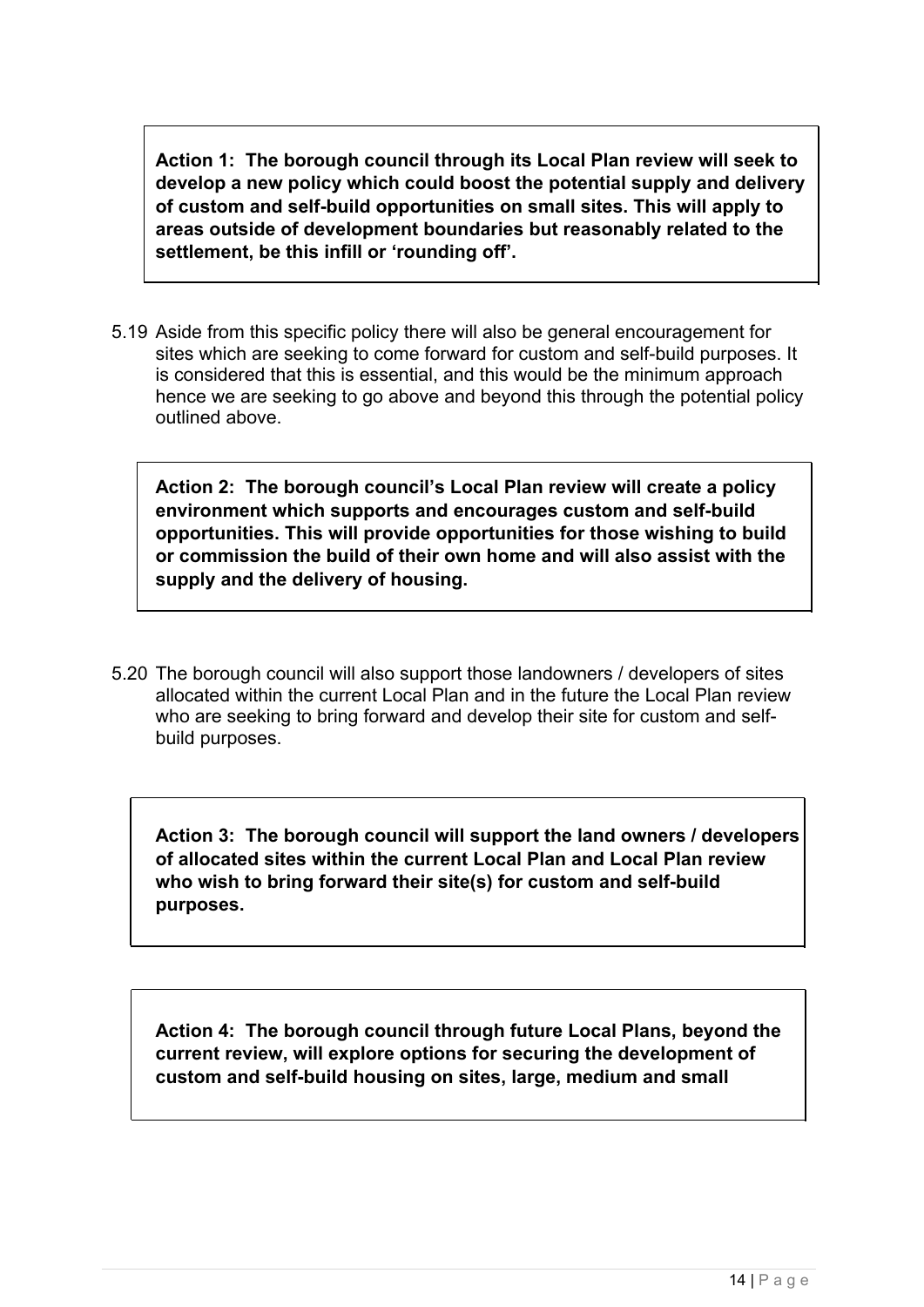## **Neighbourhood Plans**

- 5.21 Neighbourhood planning is a right for communities introduced through the Localism Act 2011. Communities can shape development in their areas through the production of Neighbourhood Development Plans (often referred to simply as Neighbourhood Plans).
- 5.22 The borough is one of the largest in terms of land mass in the country, consequently there are approximately 100 parishes. This includes the unparished area of King's Lynn and the Town Councils of Downham Market and Hunstanton. Currently about a 1/3<sup>rd</sup> of the parishes within the borough are engaged with the neighbourhood plan process. With 4 already made, one being reviewed and another at the referendum stage.
- 5.23 A Neighbourhood Plans once made forms part of the local development plan, sitting alongside the borough's Local Plan. They can contain a range of land use policies which are used in the planning application decision making process. They also have the ability to make their own residential housing allocations and can advocate custom and self-building housing. The borough's Local Plan review will seek to support neighbourhood plans and allow local communities through their neighbourhood plans to choose how best to accommodate the housing need of their area.
- 5.24 As part of the borough council's duty to support communities who wish to prepare a neighbourhood plan, the borough council will inform neighbourhood plan groups with regard to custom and self-build and back custom and selfbuild opportunities communities wish to bring forward. These could be in the form of general policies or specific allocations.

**Action 5: The borough council through its duty to assist those communities who wish to prepare a neighbourhood plan for their area will inform and support policies which seek to encourage custom and self-build opportunities, as either residential housing allocations or more general land use policies.**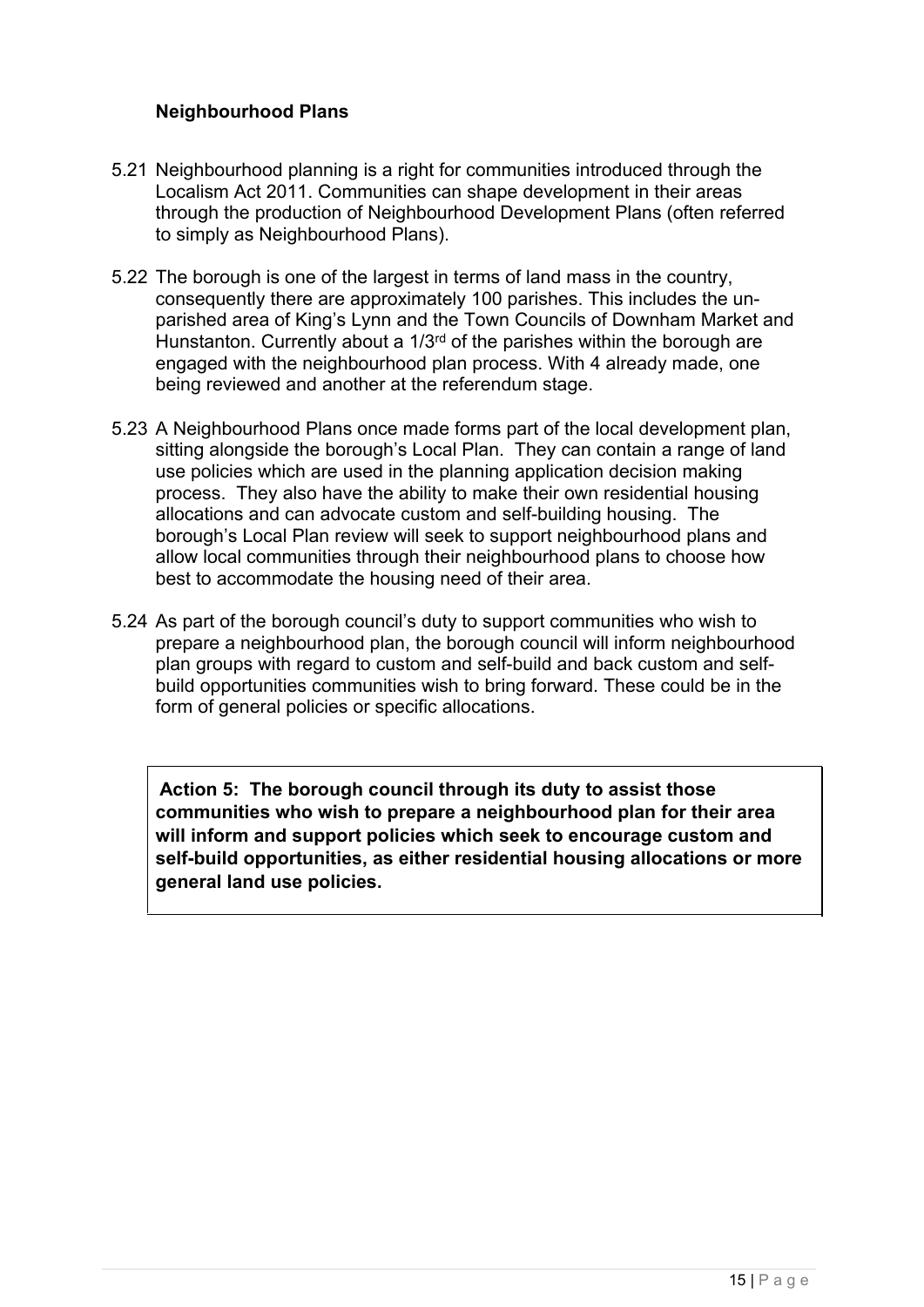## **6.0 LOCAL SELF-BUILD AND CUSTOM HOUSE BUILDING DEMAND IN WEST NORFOLK**

#### **West Norfolk Self-build and Custom Build House Building Register**

- 6.1 The Self and Custom Build Register was launched on the Council's website on April 2016. The eligibility criteria for entry onto the Council's self-build register is established through The Self-Build and Custom Housebuilding (Register) Regulations 2016. It stipulates that any individual or member of an association that signs up to the register must be aged 18 or older and a British citizen, or a national from an EEA State other than the UK, or national of Switzerland. The individual or member of an association must also seek to acquire a serviced plot of land in the Borough to build a house to occupy as their sole or main residence.
- 6.2 To better understand local demand for self and custom build plots in the Borough, the Council has included additional questions, researching the preferences of those on the register. This includes locations within the Borough they would prefer, the type of self or custom build property they are interested in building and the number of bedrooms they are seeking.
- 6.3 Since then, this information indicates that there are 133 individuals interested in self and custom build. In terms of the type of self and custom build those on the register are interested in, 80% are interested in detached houses and 50% are interested in detached bungalows. There is limited demand for other types of housing. The majority of households have indicated that they would be interested in building anywhere in the borough. Finally, in terms of plot size, demand covers a wide range of plot sizes with 33% of households are looking for a plot of less than 500sqm (0.12acres), 28% look for for between 500sqm (0.12a) and 1000sqm (0.25a) and 33% looking for more than 1000sqm.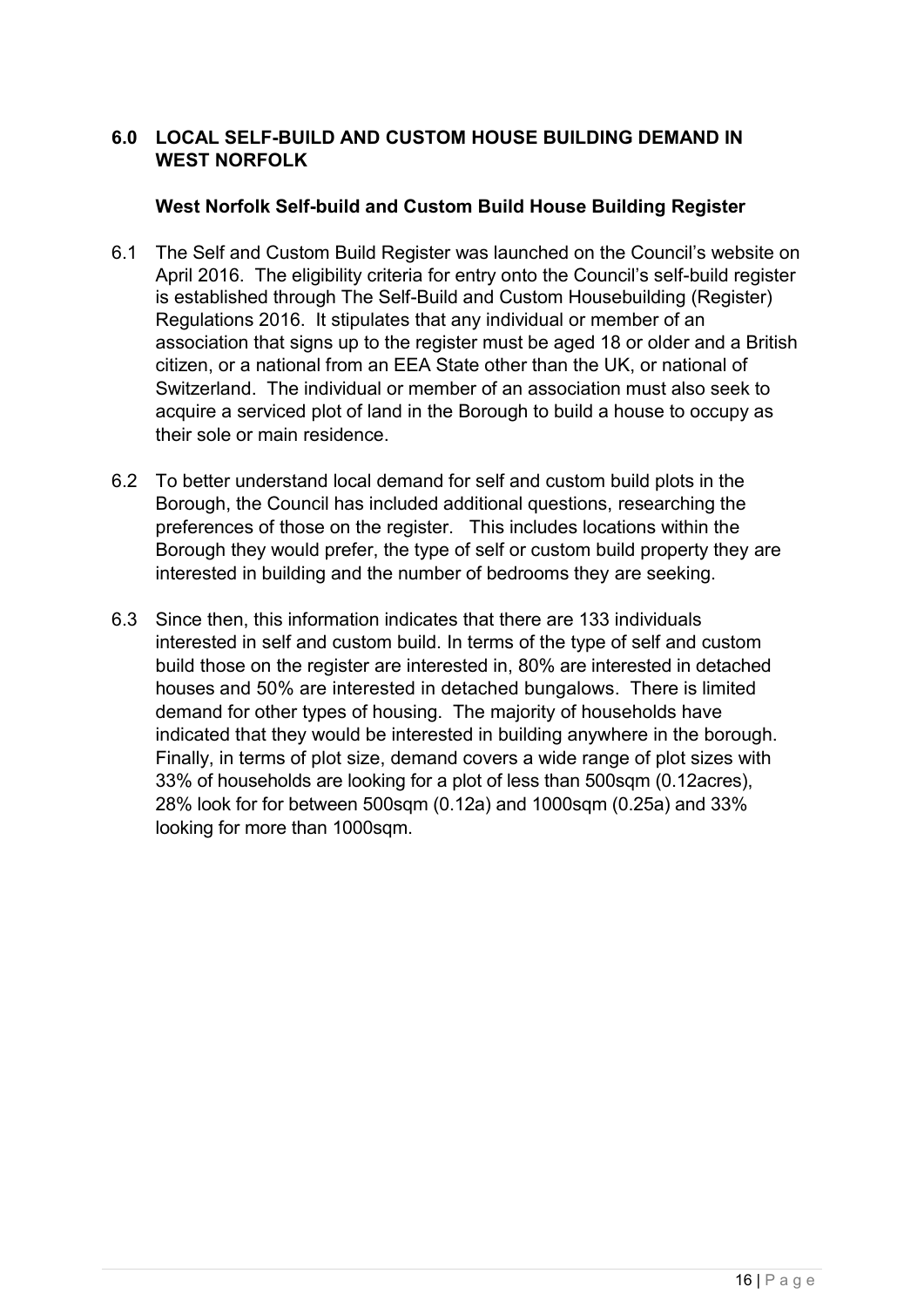## **7.0 THE COUNCIL'S SELF-BUILD & CUSTOM HOUSE BUILDING ACTION PLAN**

7.1 Given this national and local context, the Council's objective is to: *'positively influence or help secure development opportunities where we can support individuals or organisation in our local communities to deliver high quality self- built or custom-built homes to meet demand in the Borough'.* This section of the action plan sets out what actions can be taken to achieve this.

## **Engaging with Self-build & Custom Build Customers**

- 7.2 The Council is proposing further measures to improve its services to different customers, such as notifying those on the register when planning permission is granted for self-build and custom-built homes (having regard for data protection) and publishing local demand and delivery evidence through the Authority Monitoring Report (AMR).
- 7.3 In line with the Council's continuing service improvement (through 'channel shift), which ensures a 'customer focused' approach to service delivery and the quick resolution of problems. The Council will aim to update its website with useful information for those interested in self-build and custom house building in the Borough, such as producing guidance in the form of leaflets etc for applicants and headline information on permissions.

**Action 6: Explore and implement innovative methods for engaging with customers who are interested in self-build and custom house building in the Borough and raising awareness of the grant of suitable planning permissions or suitable Council land disposals.**

## **Understanding Local Demand for Self & Custom House Building**

7.4 Importantly, the Council need to first understand more about the nature of demand for self-build and custom house-building in the Borough. Whilst the existing register is a helpful guide, it relies on individuals and organisations' knowing the register exists. Through undertaking research, the Council will be able to get a realistic understanding of local demand, but also their ability to afford available options. The Council will also need to understand whether there are any barriers to those individuals or organisations that can afford selfbuild and custom housebuilding, and whether the Council can play a role in preventing these barriers from occurring.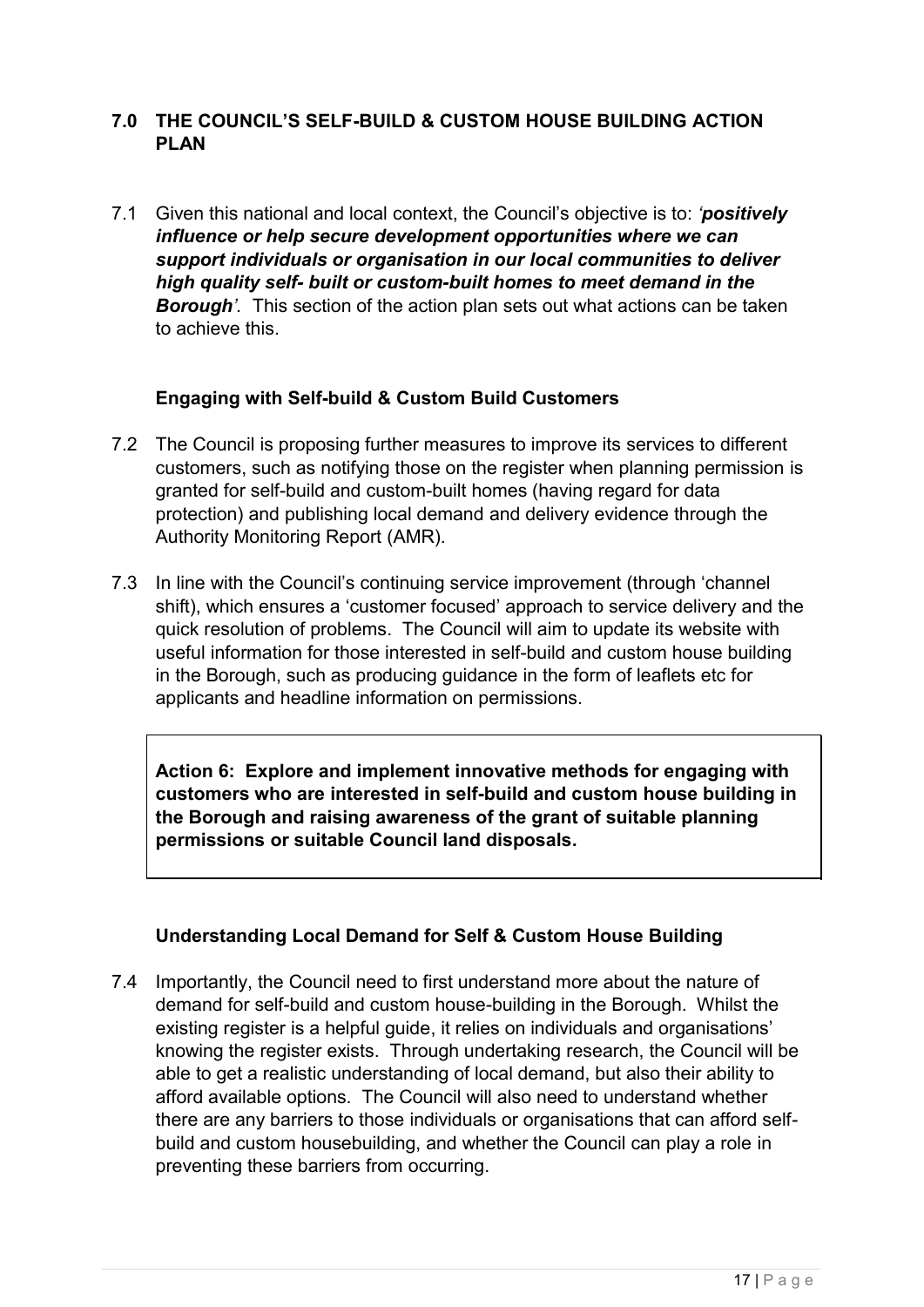**Action 7: Continue to improve the Council's understanding of those individuals or organisations that are interested in self-build or custom housebuilding opportunities within the Borough (as well as their ability to afford available options) by undertaking detailed research.**

# **Opportunities for Self & Custom House Building in the Borough**

- 7.5 Next, it is important we engage with those who have the means to assist individuals or organisations interested in self-build and custom housebuilding. In its simplistic form, to make self-build and custom housebuilding a reality for those who desire it, it requires the provision of suitable land and finance, the skills and materials to build it, as well as suitable utility and public highway access provision. It is important that the Council understands how all these interested parties can work together, to help those who are interested in self and custom build.
- 7.6 Turning to the first, available land. The Council has a direct role where it is a landowner itself, to establish if the land is suitable for self-build and/or custom- build homes. This can be exercised through its land disposal, regeneration or housing functions. The Council will also assess the potential for self-build and custom housebuilding on its own land assets and seek to deliver a pilot scheme.
- 7.7 Secondly, using its planning functions, the most appropriate route for the Council is to approach landowners or relevant parties with land suitable for development to meet local demand for self and custom-built housing, is through Council's housing availability assessment, commonly known as the 'Housing and Economic Land Availability Assessment' (HELAA). A HELAA is a technical exercise to determine the quantity and suitability of land potentially available for housing development. Another example is when pre-application inquiries are made to the Planning Service for self-build and custom-build homes.
- 7.8 Thirdly, the current Local Plan allocated a large scale strategic site at West Winch for major growth. The site is allocated for at least 1,600 dwellings through to 2026 and in the region of 4,000 dwellings in the fullness of time. The growth area is located within the parishes of West Winch and North Runcton. These two parishes have jointly prepared a Neighbourhood Plan for their respective area. This was formally made in 2017. The Neighbourhood Plan contains Policy GA09 '*Opportunities for small-scale and self-build development*' this encourages Custom and Self-Build opportunities within the Growth Area.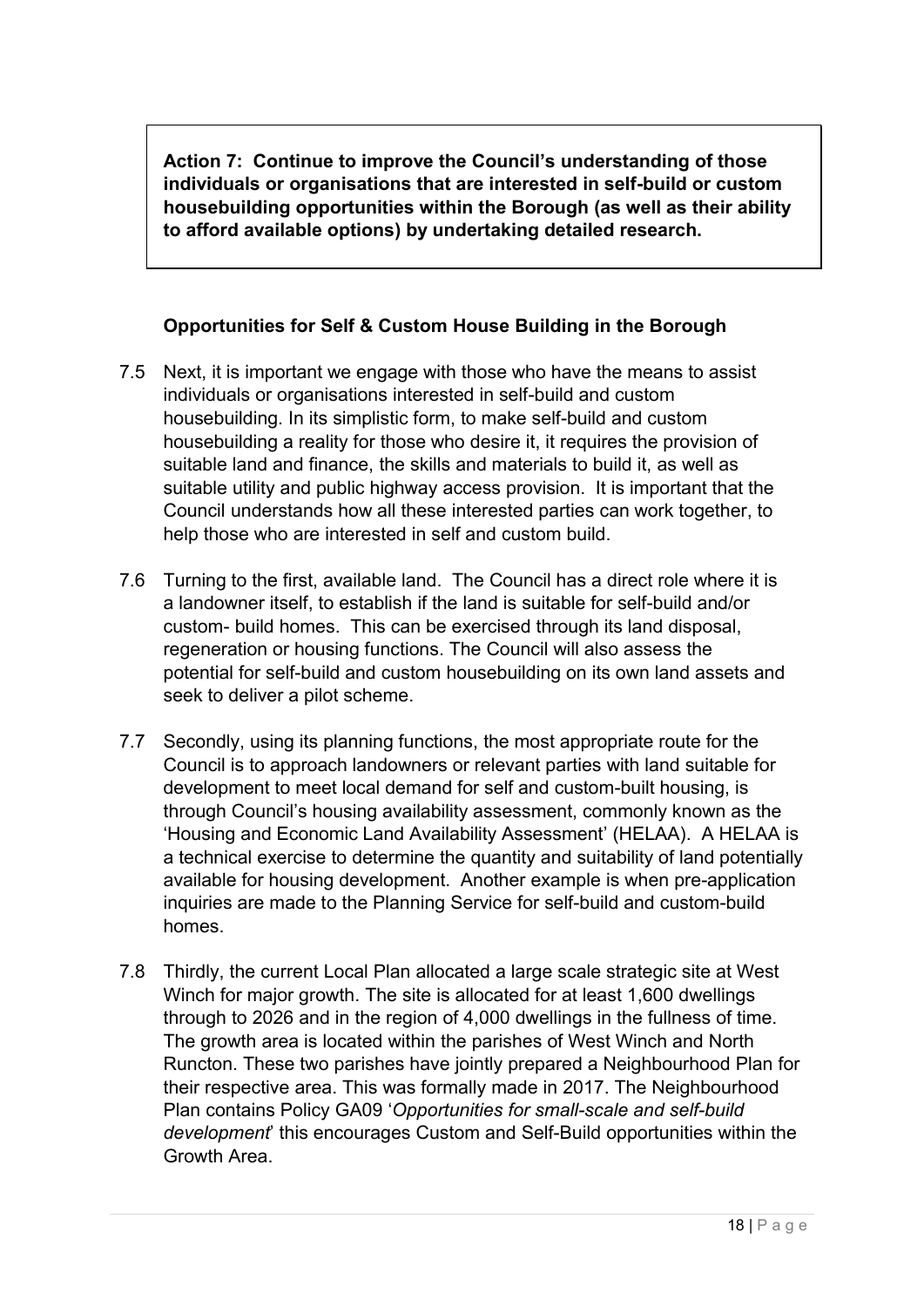**Action 8: Assess sites potential for self-build and custom house building through the Council's housing availability assessment (e.g. HELAA).**

**Action 9: Identify Council owned site to provide a pilot scheme to directly deliver custom build units.**

**Action 10: Seek to integrate Custom and Self-Build as part of the West Winch Growth Area, in line with the North Runcton and West Winch Neighbourhood Plan (2017).**

7.9 With the backdrop of the Government looking to boost house building, Councils like West Norfolk are looking at an increasingly diverse range of housing products, such as self-build and custom-build homes to meet local housing demand. Therefore, it is appropriate that when sites are promoted to the Council, these local needs (including self-build and custom house building) are part of the assessment process.

## **7.10 Approach to affordable housing on Custom and Self-build sites**

- The Councils adopted affordable housing policy (policy CS09) requires built affordable units to be completed on site and transferred to an affordable housing provider. This policy still applies to custom build sites, however the Council recognises that the approaches that are used to secure affordable units on sites developed by speculative developers may not be appropriate for Custom build sites. The Council has developed an approach which allows the affordable housing to be delivered on site as per the policy requirement whilst not acting as a barrier to custom build sites. The following options could apply;
	- o Landowner can commission affordable housing to be transferred to an RP at a price they can pay without the need for other subsidy.
	- o Landowner can transfer serviced plots at a price that enables the development of affordable housing without the need for other subsidy. This would be at a cash equivalent price of providing the affordable units on site when being developed by speculative developers.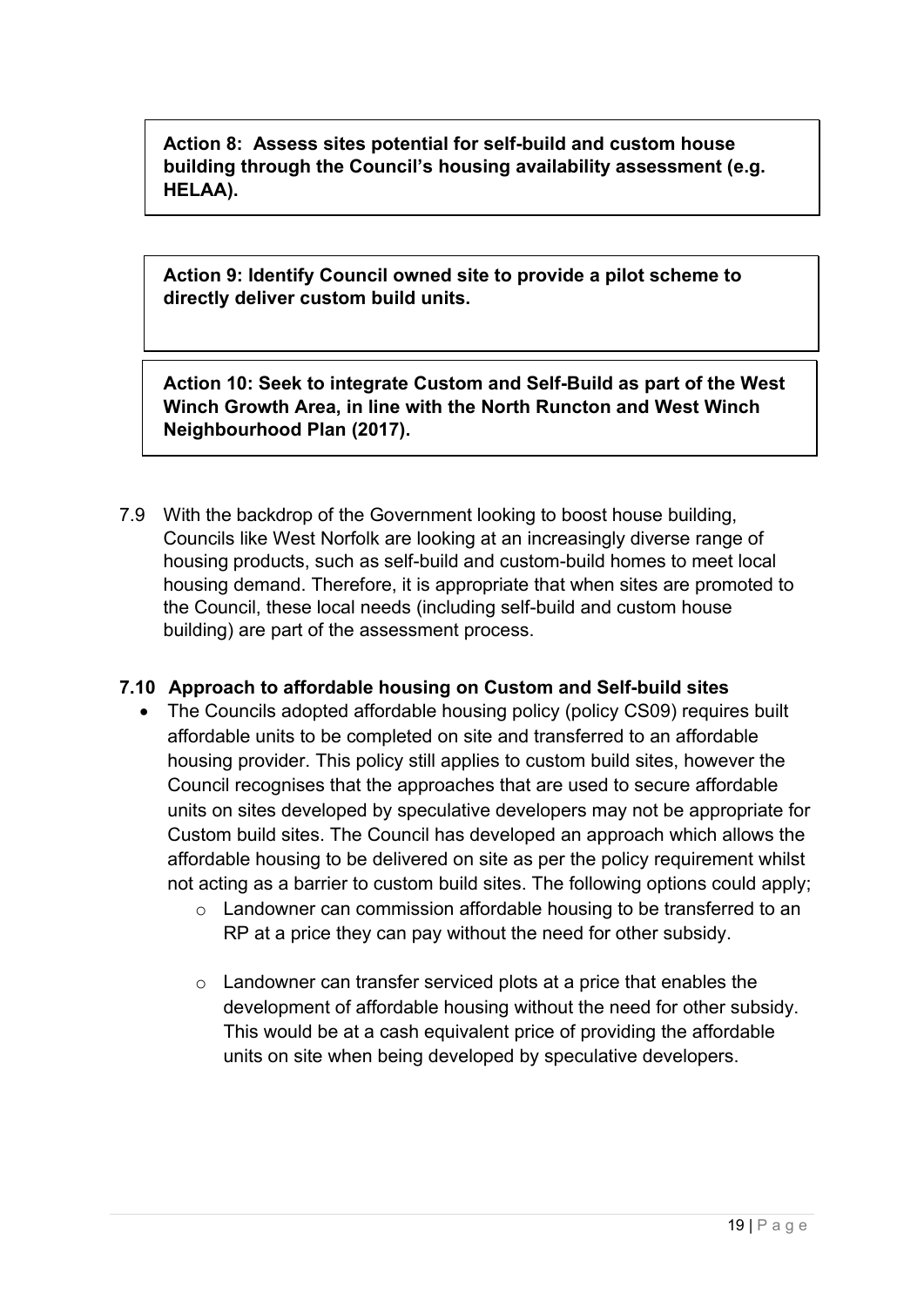**Action 11: The Council will work with interested parties such as land owners, planning agents, Registered Providers and custom builders to evaluate if the approach is a practical alternative solution for the transfer of affordable housing on custom build sites.**

# **Achieving High Quality Design**

- 7.11 Where sites have already been identified for self or custom-built housing, such the Council will endeavor to ensure its services, such as planning and building control, help deliver high quality self and custom-built homes. Taking Planning Services, there are different ways the Council can help ensure this type of house building is high quality; this can be an area of concern as self and custom build can potentially lead to a huge degree of variation with so many parties involved, which risks undermining design quality.
- 7.12 Furthermore, self and custom build development pose new challenges for the planning, and it is important that the Council can make good decisions on such applications appropriately and swiftly. The use of procedural advice when submitting a planning application for self-build and custom-build housing is likely to be beneficial to both the applicant and the Council. It could include helpful information on matters such as the level of detail required for outline, full, hybrid and reserved matters applications, as well as how to claim CIL exemption and the use of standard conditions or clauses for s106 agreements.

**Action 12: The Council will work with interested parties to produce procedural guidance on how to apply for planning permission for self- build and custom house building developments in the Borough (e.g. standard conditions) and establish 'in house' advisory service. This will also contain guidance for those communities engaged in the neighbourhood plan process.**

7.13 For this action, the Council will aim to involve experienced applicants in helping define what the Authority's design and procedural guidance should cover, as well as provide helpful feedback to the Planning Services for continuous service improvements. This is in line with the Councils approach, as previously mentioned, which puts the customer at the centre of Council services.

# **Update Relevant Corporate Strategies**

7.14 Whilst the emerging Local Plan will have specific provisions for self-build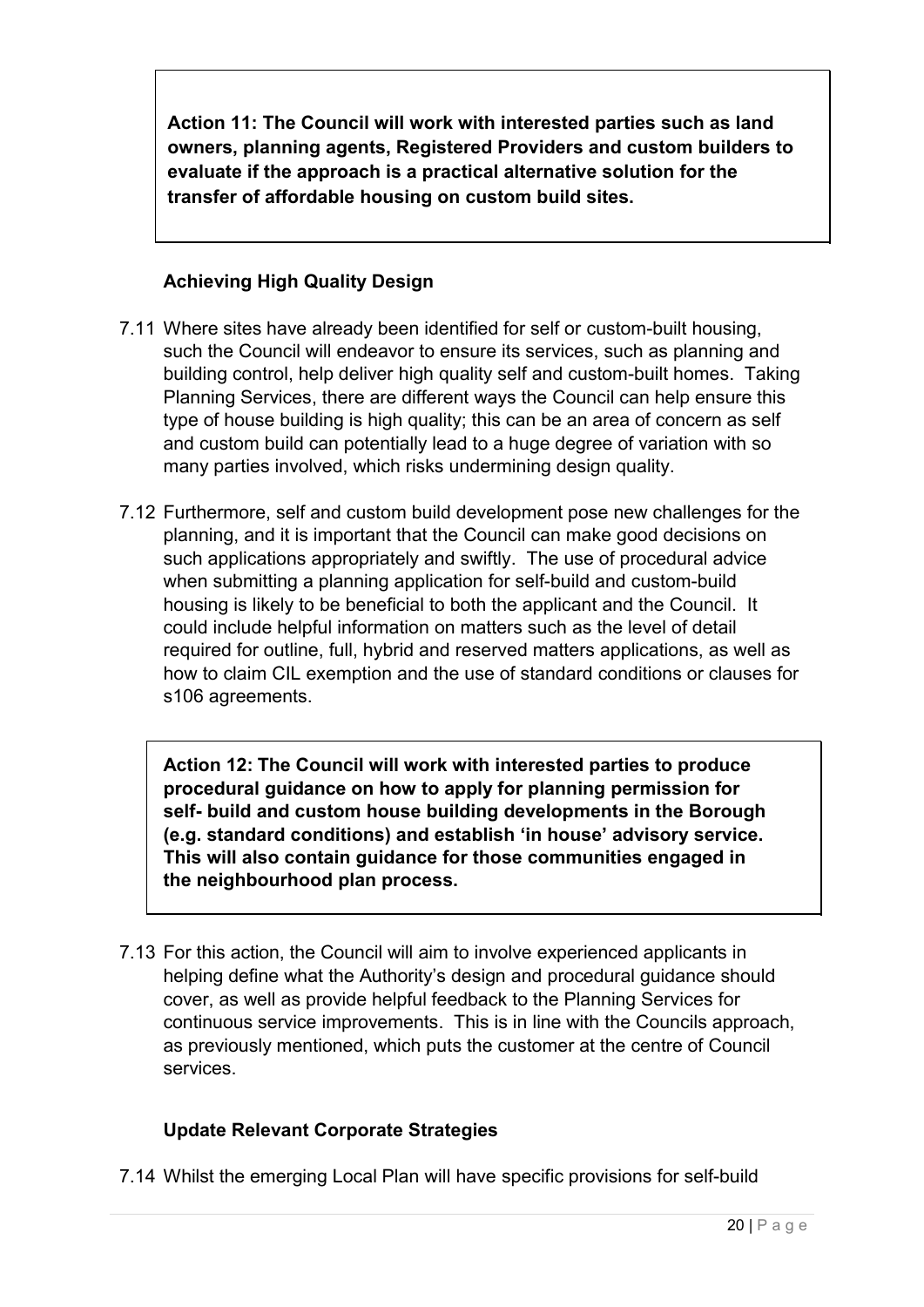and custom house building, any new significant change in evidence on local demand for these housing products will need to be reflected in the review of the Local Plan. Furthermore, with the Government confirming in the recent NPPF for example, that self and custom-built housing can include both market and affordable housing, it is important that the Council is clear how this distinction is made in the emerging Local Plan.

**Action 13: Any new significant change to national policy or in evidence on the local demand for self-build and custom house building, should be reflected in reviewing the Local Plan, as well as other emerging strategies.**

## **Financing Self & Custom House Building**

7.15 Ultimately, the personal financing of self-build and custom house building is largely a matter for interested individuals and the organisations involved. The Council will work to secure funding streams, such as the Home Building Fund currently available from the Government; to enable self-build and custom-build homes to be delivered.

**Action 14: The Council will actively work with Government and other partners to secure funding to enable self and custom-build housing to be delivered.**

## **Sharing Experience**

7.16 When it comes to the skills and materials to develop self-build and custombuild homes, the Council is keen to work with all relevant partners to help facilitate investment in construction skills and support economic activity of this sector. The Council is keen to encourage the sharing of skills and best practice in self and custom house building. Hosting or facilitating a series of events that share good practice and skills will help increase collective awareness of all the parties involved.

**Action 15: The Council hosting or facilitating a series of events or forums, such as Expos, workshops and webpages, to encourage skills and experience sharing with interested parties.**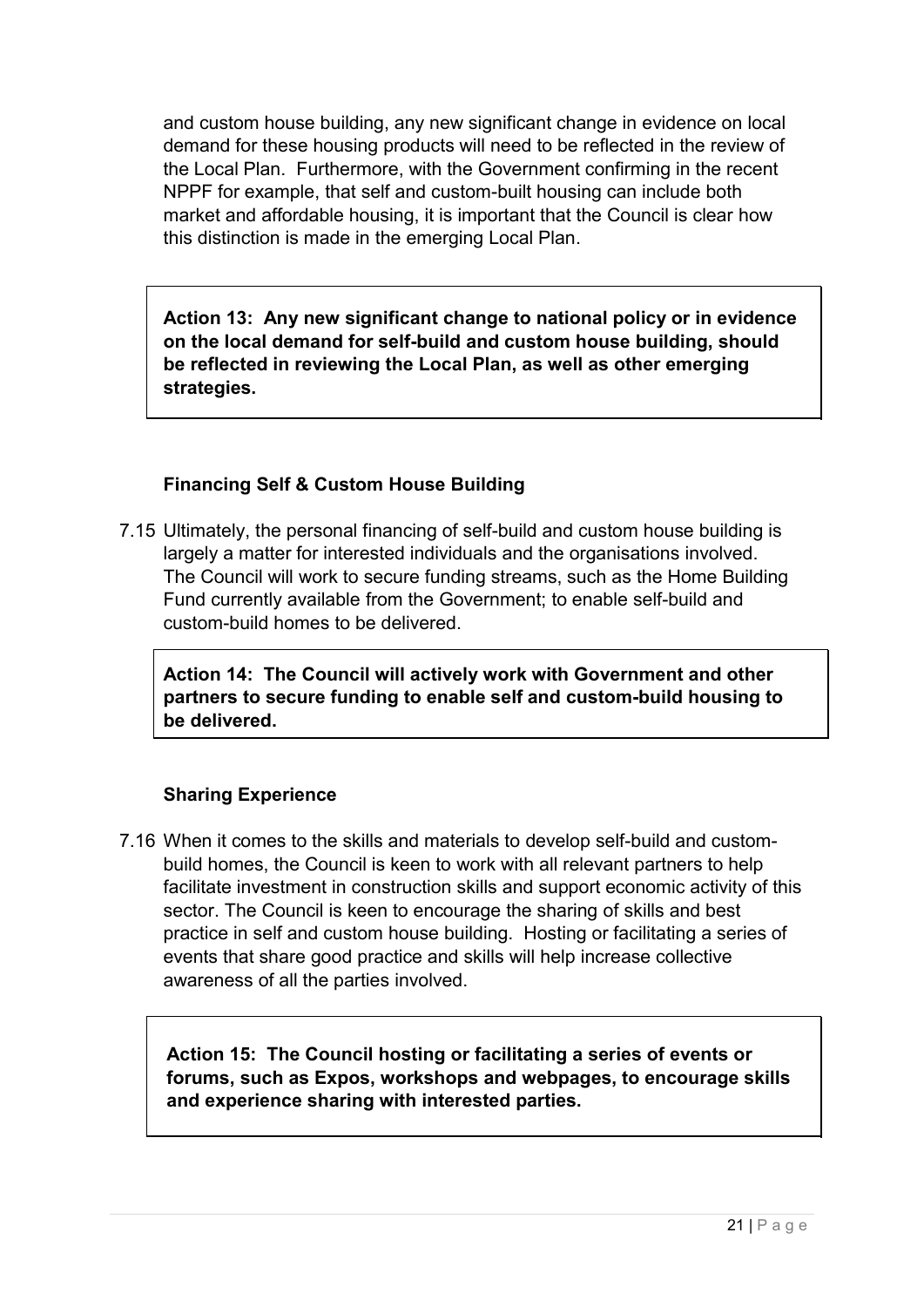## **8.0 MONITORING & REVIEW**

**8.1** The Council will look to continually monitor this action plan. If circumstances change significantly, the actions are considered not to be appropriate or not working to achieve the Council's objective, the Council will look to update this action plan. This is the first action plan the Council has ever produced on selfbuild and custom house building, a relatively new housing sector, therefore it likely it will need to be updated to reflect local experience over the coming years.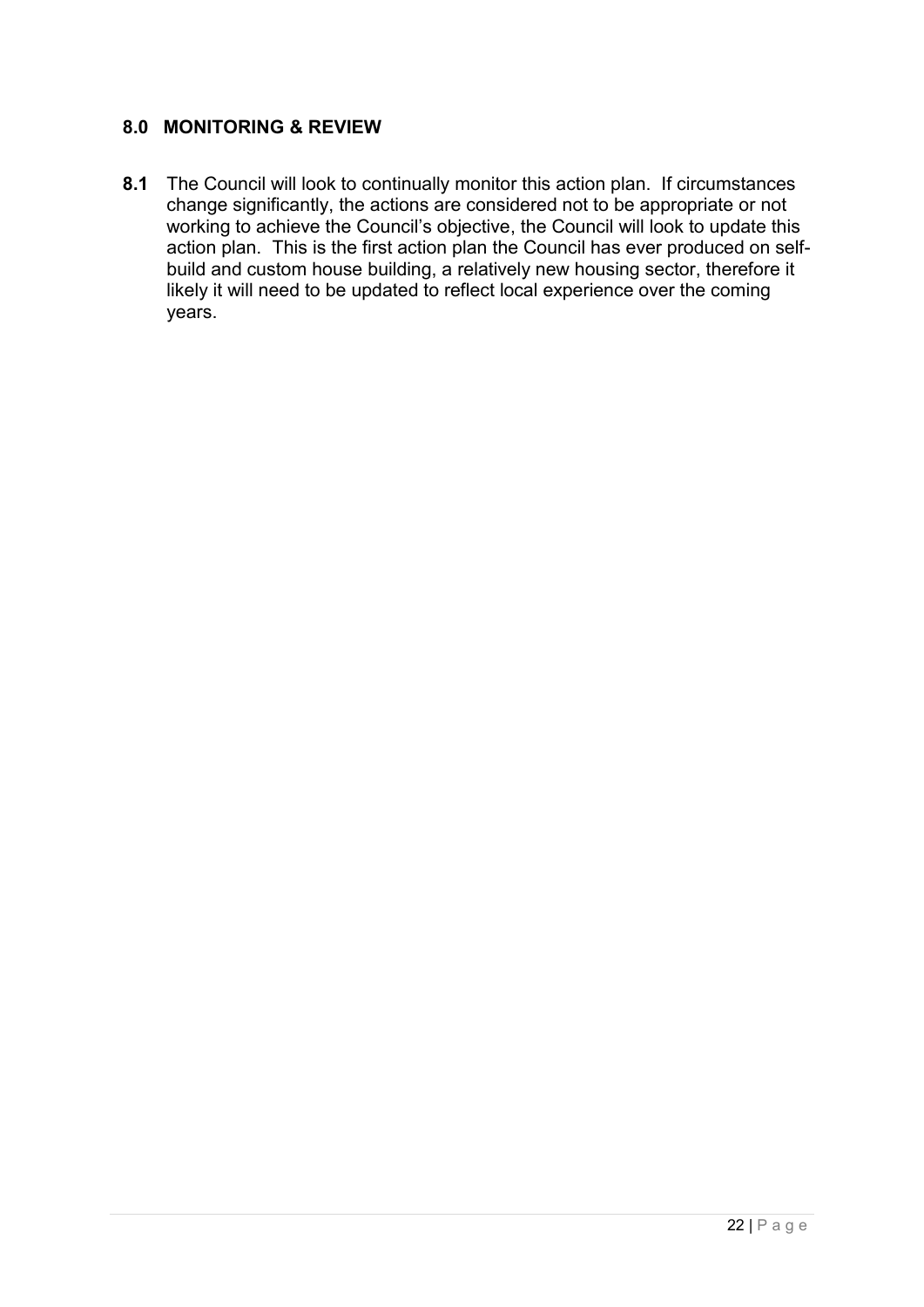## **9. LIST OF ACTIONS**

9.1 This Action Plan contains a number of commitments termed actions. These will be for different departments across the council, in collaboration, including planning, housing, property services and corporate projects. The following table provides is a list of the actions contained within the Action Plan. It highlights which area they cover i.e. promotion, facilitation or enabling. In many instances they cover more than one of these areas. Which department(s) within the borough council they chiefly apply to. And the time scale each action is considered achievable within. This is indicated via a traffic light system. Green is short term (1- 2 years), amber is medium term (2–5 years), and red represents long term (5 years +). However, some actions span more than one time scale.

| No.            | <b>Action</b>                                                                                                                                                                                                                                                                                                                             | <b>Area</b>                              | <b>Department</b>                   | <b>Time</b><br><b>Scale</b>       |
|----------------|-------------------------------------------------------------------------------------------------------------------------------------------------------------------------------------------------------------------------------------------------------------------------------------------------------------------------------------------|------------------------------------------|-------------------------------------|-----------------------------------|
| $\mathbf{1}$   | The Local Plan review will seek to develop a new<br>policy which could boost the potential supply and<br>delivery of custom and self-build opportunities on<br>small sites. This will apply to areas outside of<br>development boundaries but reasonably related to<br>the settlement, be this infill or 'rounding off'.                  | Facilitation                             | Planning                            | <b>Medium</b>                     |
| $\overline{2}$ | The Local Plan review will create a policy<br>environment which supports and encourages<br>custom and self-build opportunities. This will<br>provide opportunities for those wishing to build or<br>commission the build of their own home and will<br>also assist with the supply and the delivery of<br>housing/                        | Facilitation                             | Planning<br>supported<br>by Housing | <b>Medium</b>                     |
| 3              | The borough council will support the land owners /<br>developers of allocated sites within the current<br>Local Plan and Local Plan review who wish to<br>bring forward their site(s) for custom and self-build<br>purposes.                                                                                                              | Facilitation &<br>Enabling               | Planning<br>supported<br>by Housing | Short &<br><b>Medium</b>          |
| $\overline{4}$ | The borough council through future Local Plans,<br>beyond the current review, will explore options for<br>securing the development of custom and self-<br>build housing on sites, large, medium and small.                                                                                                                                | Facilitation &<br>Enabling               | Planning<br>supported<br>by Housing | Long                              |
| 5              | The borough council through its duty to assist<br>those communities who wish to prepare a<br>neighbourhood plan for their area will inform and<br>support policies which seek to encourage custom<br>and self-build opportunities, as either residential<br>housing allocations or more general land use<br>policies. Also see Action 10. | Promotion,<br>Facilitation &<br>Enabling | Planning<br>supported<br>by Housing | Short.<br><b>Medium</b><br>& Long |
| 6              | Explore and implement innovative methods for<br>engaging with customers who are interested in<br>self-build and custom house building in the<br>Borough and raising awareness of the grant of<br>suitable planning permissions or suitable Council<br>land disposals                                                                      | Promotion                                | Housing<br>supported<br>by Planning | <b>Short</b>                      |
| $\overline{7}$ | Continue to improve the Council's understanding<br>of those individuals or organisations that are<br>interested in self-build or custom housebuilding                                                                                                                                                                                     | Facilitation                             | Housing                             | <b>Short</b>                      |